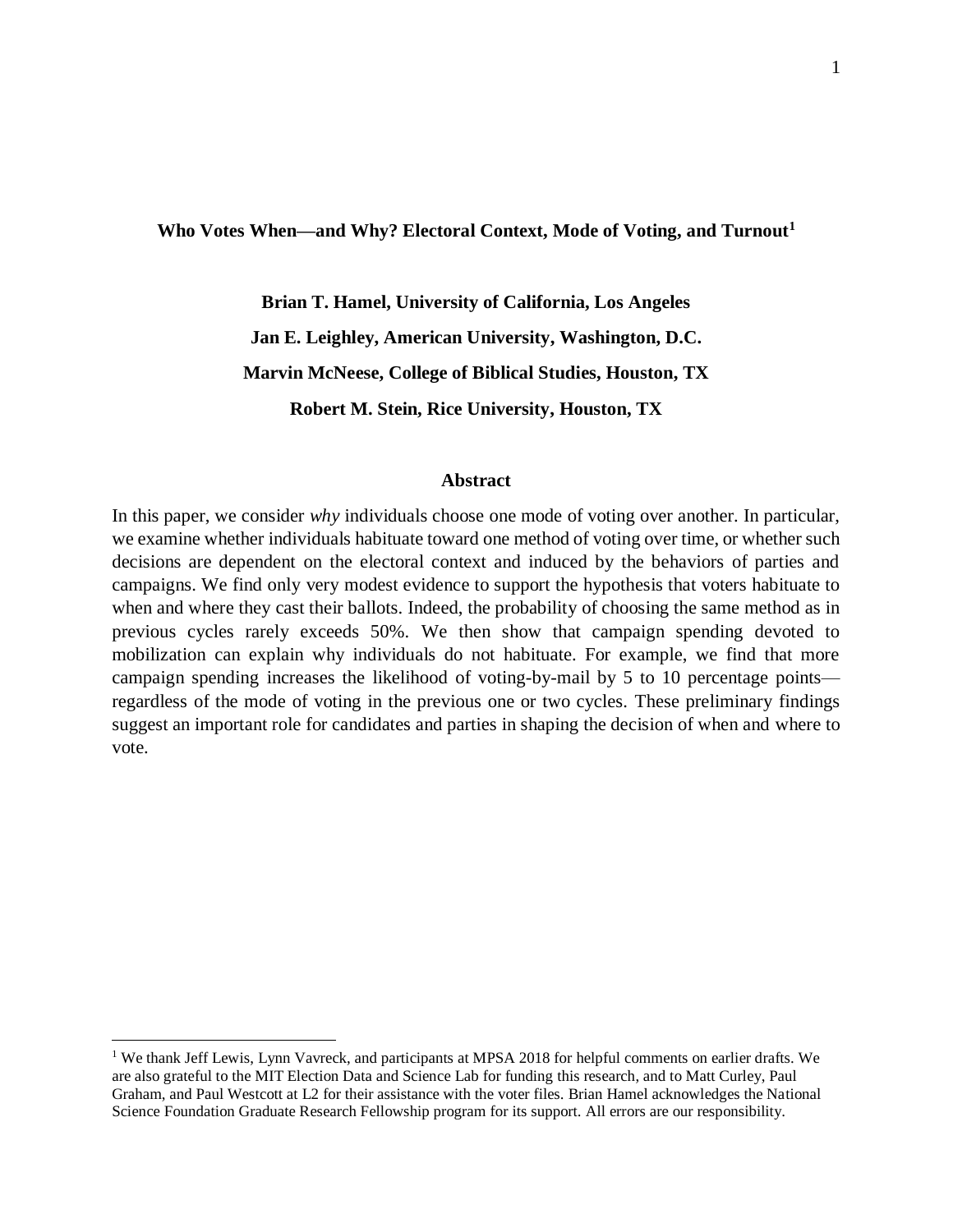Americans are afforded a wide range of options for when, where, and how they cast their ballots, including in-person on Election Day at neighborhood polling places, in-person before Election Day at designated early voting locations (with locations ranging from churches, schools, supermarkets, to car dealerships), or by dropping a ballot in the mail. Many of these reforms were adopted to increase voter turnout by reducing the inconveniences and costs associated with voting. Scholars have studied how these alternative modes of voting impact the likelihood a person will vote, reporting mixed, but consistently modest, effects on turnout (see Burden et al 2014; Stein and Vonnahme 2010). What has not been studied is *why* a person chooses one mode of voting over another.

In this paper we ask why voters choose one mode of voting over another when given choices on when, where and how to cast their ballot? Our primary contribution is to assess the common assumption that voters adopt one or another mode of voting and then habituate to the use of that mode over time. A second contribution is to examine whether the campaign mobilization activities of candidates, parties and interest groups are associated with how and when voters cast their ballots. Documenting whether political campaigns have an influence on why citizens choose one mode over another may help to explain why these alternative modes of voting have had only inconsistent and modest—or even negative—effects on levels of voter turnout (Richey 2008; Larocca and Klemanski 2011; Burden et al 2014).

We test our hypotheses using individuals' voting histories from the 2010, 2012, 2014 and 2016 elections in Florida and North Carolina merged with congressional campaign spending data from the Federal Election Commission. We report two primary findings. First, we find that habituation to one mode of voting over time is not commonly observed. This evidence suggests that the dominant view of voting as habitual—including individuals' choices of which mode to use—and the assumption that the use of new (alternative) modes of voting will necessarily increase in usage over time are exaggerations at best, if not simply incorrect. Second, we find that the behavior of candidates and campaigns—measured here through campaign spending in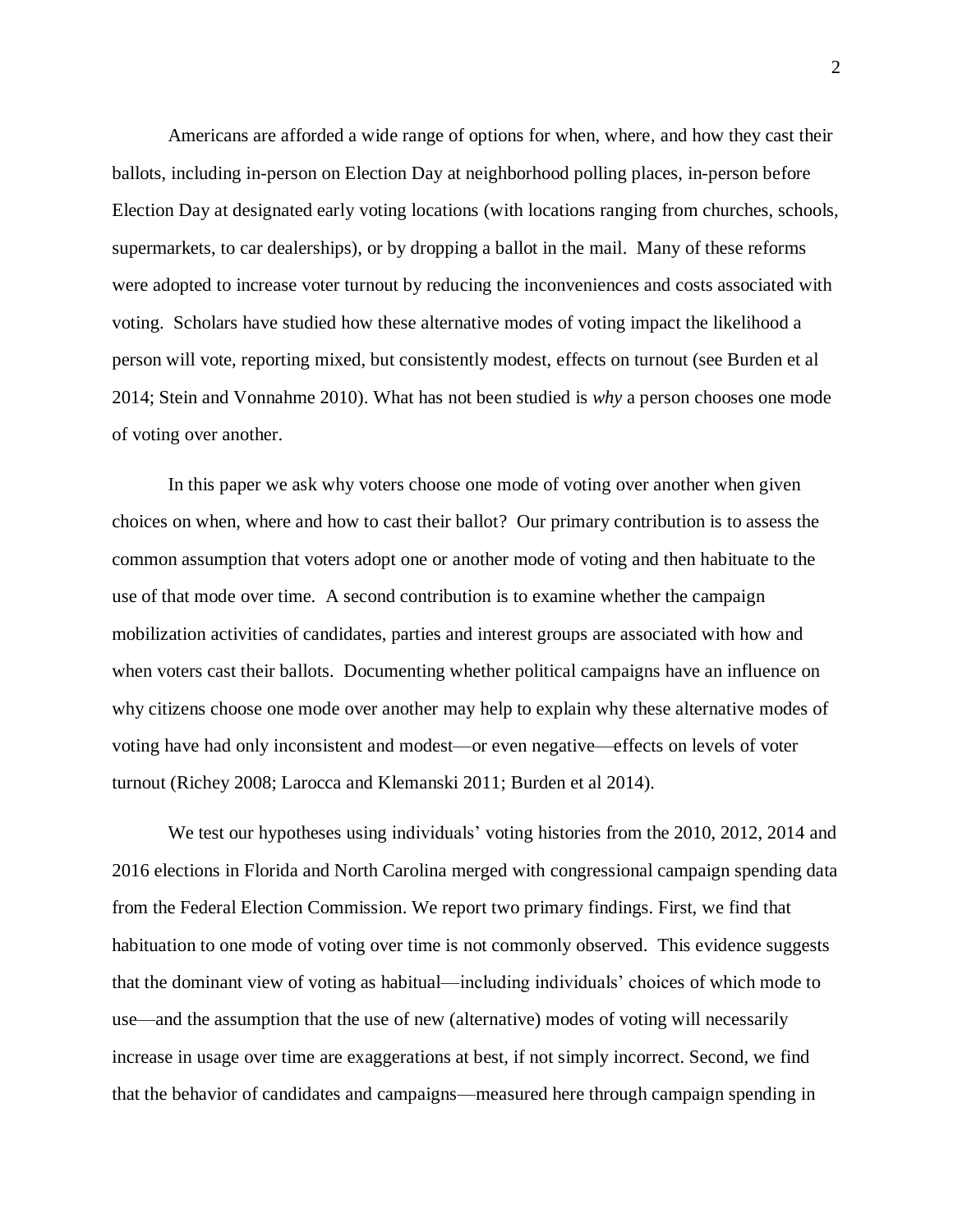the seven weeks prior to the election—mediates habituation. That is, campaign spending can drive individuals to vote in ways that they did not in the previous one or two election cycles.

Our confidence in these findings is enhanced by our particular approach to using voter history files to study voter turnout. The use of voter history files to study voter turnout has increased dramatically over the past ten years, and is now considered to be the "best practice" in studying voter turnout. Yet these analyses are often restricted to one state (due to the ease and access to the state voter files), and, more importantly, rely on voter files that are "as of" the date on which they are generated. As a result, analysts using these voter files that wish to document the behavior of voters in previous cycles will not be able to examine the behavior of the actual voting universe of the time of that election. Voters who have moved, or died, for example, but were active in years prior, will not be included in the data. We advance the use of voter files to study turnout by relying on voter files from more than one state over time, and using files that capture the voting behavior of registered citizens over several election cycles. This allows us to more accurately study the same voter over time as she casts (or does not cast) her ballot in different ways over multiple elections.

Given the paucity of research on why citizens choose to cast their ballot other than on Election Day, we turn to the literature on the turnout effects of these electoral reforms to obtain some theoretical leverage. We detail our campaign-based explanation for the choices voters make when given alternative options for how and when to cast their ballot and then present our research design, measures, data sources and hypotheses; our findings; and a discussion of the implications of this research for understanding voter turnout in U.S. elections.

## **Electoral Reforms and Voter Turnout**

Virtually all empirical research on alternative methods of voting has addressed whether these electoral reforms influence voter turnout. <sup>2</sup> Scholars studying electoral reforms typically

l

<sup>&</sup>lt;sup>2</sup> Throughout, we use the terms "method" and "mode" interchangeably.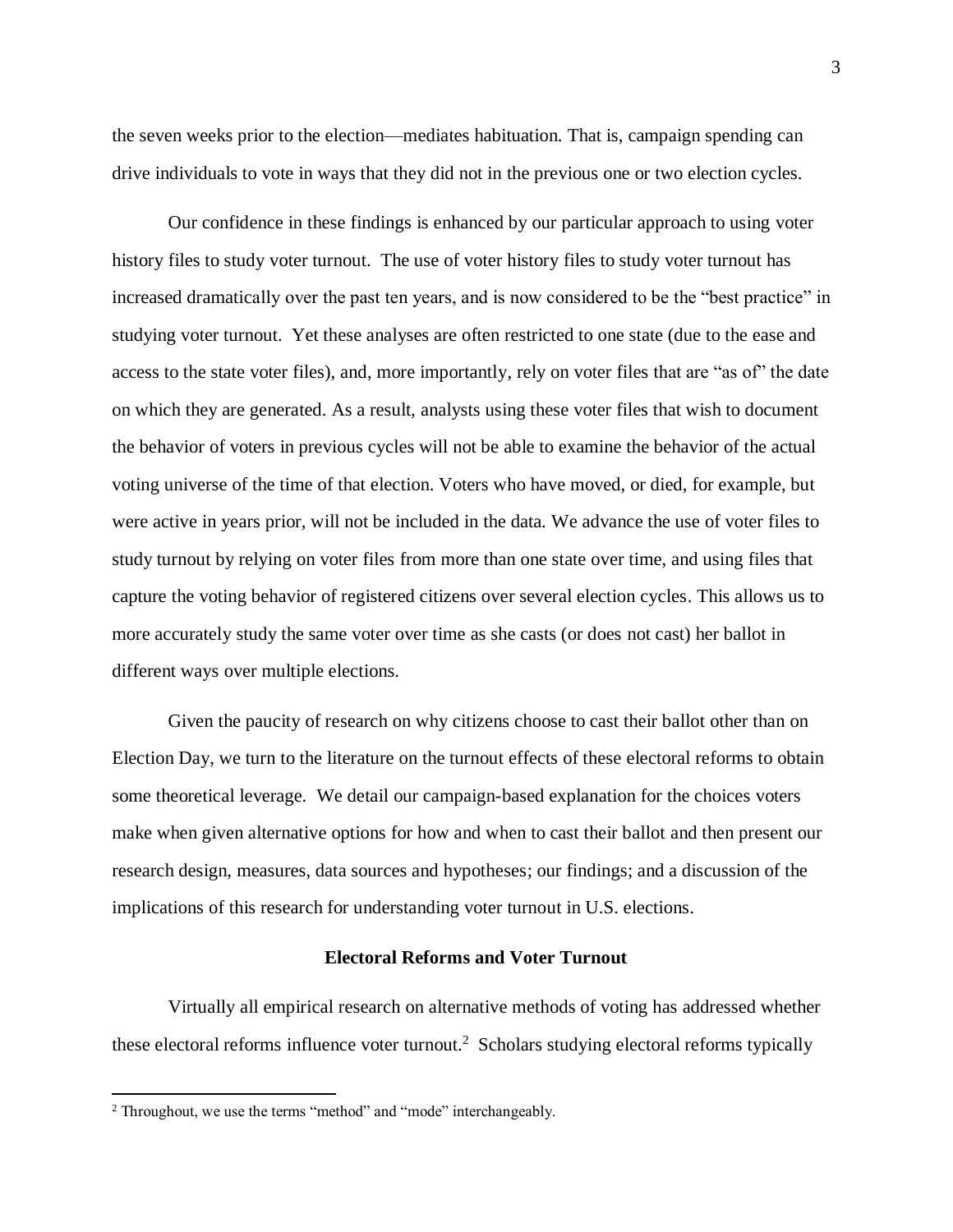focus on common state-level adoptions including no-excuse absentee voting, in-person early voting, vote by mail, and same/election day registration, although states adopt and implement these reforms in a wide variety of ways. Each of these methods varies by the number and type of locations at which voters cast their ballots as well as the number of days and times during the same ballots can be cast. Conceptually and empirically, this makes comparing empirical findings challenging.

One of the most common rationales for adopting these alternative modes of voting has been to reduce the costs and inconveniences of voting, with the ultimate goal (and expectation) that more persons would vote (Stein and Vonnhame 2012). Researchers have consistently reported a 3%-4% higher rate of voter turnout in states that afford their voters no-excuse absentee voting (Barreto et al 2006; Patterson and Calederia 1985; Barreto et al 2006; Karp and Banducci 2000; 2001; Kousser and Mullin 2007; Leighley and Nagler 2014; Oliver 1996). However, a more mixed and nuanced set of findings are reported for states with vote-by-mail (VBM) elections (i.e., Colorado, Oregon and Washington). Here researchers report significant positive turnout effects with the adoption of VBM elections (Southwell 2009; Southwell and Burchett 2000; Richey 2008; Gerber et al 2014; Larocca and Klemanski 2011), modest and insignificant turnout effects which fade after adoption (Gronke and Miller 2012; Berinsky et al. 2001; Larocca and Klemanski 2011) and negative turnout effects (for presidential elections; Arceneaux, Kousser and Mullin 2007; Elul et al 2018).<sup>3</sup>

l

<sup>3</sup> Many of the current non-Election Day precinct modes of voting available to voters are the product of recent (circa 1990) legislative enactments. These adoptions and their accompanying novelty at the time of their adoption may have had an independent effect on their utilization by voters. The 'newness' of being able to vote before Election Day in-person or by mail have attracted many voters to these non-conventional modes of voting. With time the novelty of these new modes of voting (and/or its advantages) may have worn thin. Empirically this would suggest a surge in early and non-Election Day precinct voting was followed a return to pre-adoption rates of Election Day precinct voting. This trend may be further enhanced by the news coverage accompanying the adoption of new modes of voting. Giammo and Brox (2010) and Gronke and Miller (2012) report supporting evidence for the novelty effect of vote by mail elections. Both sets of researchers found that the incidence of vote by mail and its positive effect on voter turnout was initially significant and positive, declining to insignificance as soon as the third Presidential election after adoption of vote by mail or other modes of mail assisted voting.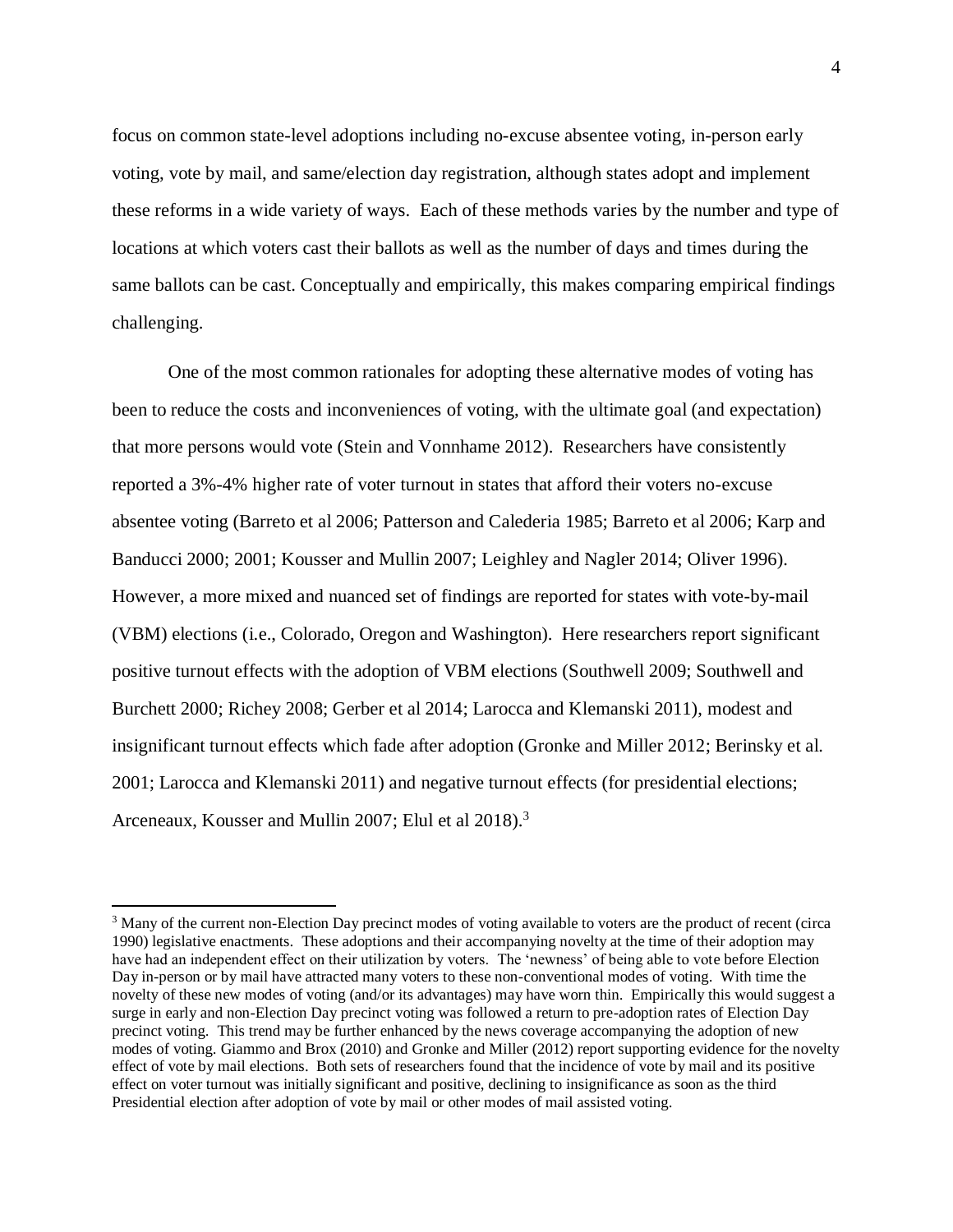Research on in-person early voting also provides more mixed and nuanced findings on turnout effects. The most common finding is that in-person early voting has a modest *positive*  effect on turnout (Berinsky, Burns, and Traugott 2001; Gronke, Galanes-Rosenbaum, and Miller 2007; Karp and Banducci 2000, 2001; Kousser and Mullin 2007; Leighley and Nagler 2014; Neeley and Richardson 2001; Stein 1998; Stein and Garcia-Monet 1997; Gimbel and Schuknecht 2003). Others have reported a significant and *negative* effect for in-person early voting on turnout (Richey 2008; Stein and Vonnahme 2010; Larocca and Klemanski 2011; Burden et al 2013). Larocca and Klemanski (2011) suggest that early voting's negative effect on turnout

". . . may be an unintended consequence of the diffusion across a longer voting period of mobilization efforts and media attention that are traditionally concentrated in the days leading up to the election. The law of unintended consequences seems to have rendered early in-person voting counterproductive to the goal for which it is often adopted: increased voter turnout." (2011:96)

In addition to the assumption that lowering the costs of voting would lead to higher turnout, both reformers and scholars alike have assumed that lowering the costs of voting might also reduce the gap in turnout levels across various demographic groups. That is, if some groups are disproportionately affected by the costs of voting and therefore vote at lower rates, then lowering the costs of voting should increase the turnout levels of these under-represented citizens. Here again, research findings are mixed. Several studies find that in-person early voting increases turnout among historically under-represented populations, including younger voters and non-whites voters (Stein 1998; Hanmer and Traugott 2004; Southwell and Burchett 2000; Berinsky 2005). Conversely, others (Stein 1996; Berinsky et al 2001; Berinsky 2005) suggest that convenience voting is more widely used by habitual voters, i.e., those who are older, white and better educated.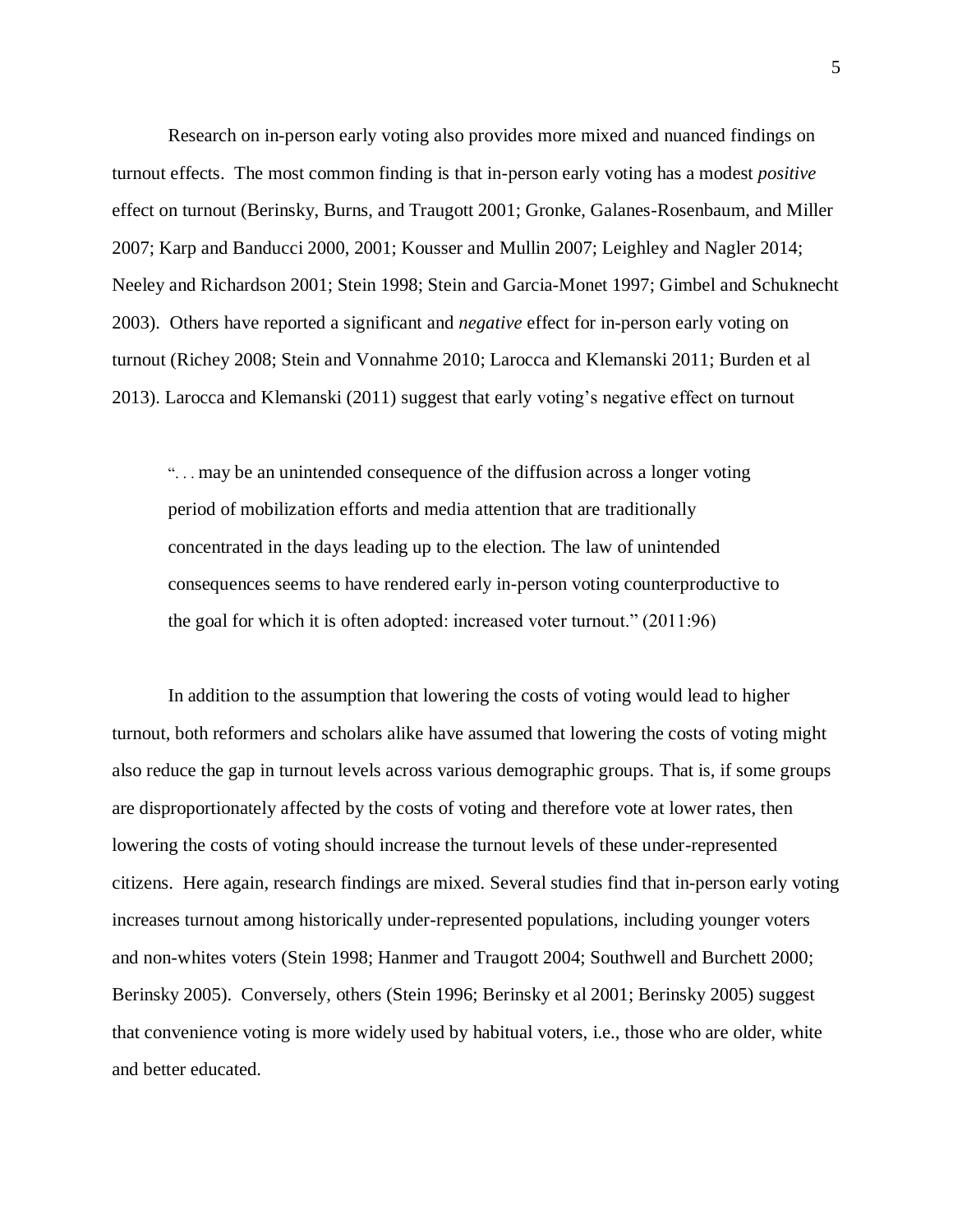Berinsky (2005) concludes that the adoption of these electoral reforms have little systematic effect on overall turnout levels, or the turnout gaps across various demographic groups, as they simply make it easier for those who already vote to cast their ballots:

> "Across both aggregate and individual-level data sets, using both panel and crosssectional designs, and employing exit polls, validated vote records, and telephone surveys, the results are consistent. Individuals who utilize easy voting procedures tend to be more politically engaged and interested than those who do not take advantage of the opportunity (in the case of VBM, early voting, and absentee voting). Moreover, individuals who make use of less restrictive voting procedures are better educated (in the case of VBM and absentee voting) and have higher incomes (for all reforms). Thus, voting reforms do not correct the biases inherent in the electorate, and in some cases, reforms may even worsen these biases." (Berinsky 2005:482)

But why is it that older, younger, and infrequent voters might be more likely adopt convenience voting as a means of reducing their costs, when historically under-represented citizens do not? Burden, et al speculate that the social and mediated aspects of the election environment may account for the minimal or non-existent effects of convenience voting reforms on the turnout gap across demographic groups:

"By offering more days on which to vote, early voting may lower the costs of voting for those who already plan to vote, but does not help others who are on the "turnout bubble, neither highly likely to vote nor to abstain . . . Rather than building up to a frenzied Election Day in which media coverage and interpersonal conversations revolve around politics, early voting makes voting a more private and less intense process." (2014:98).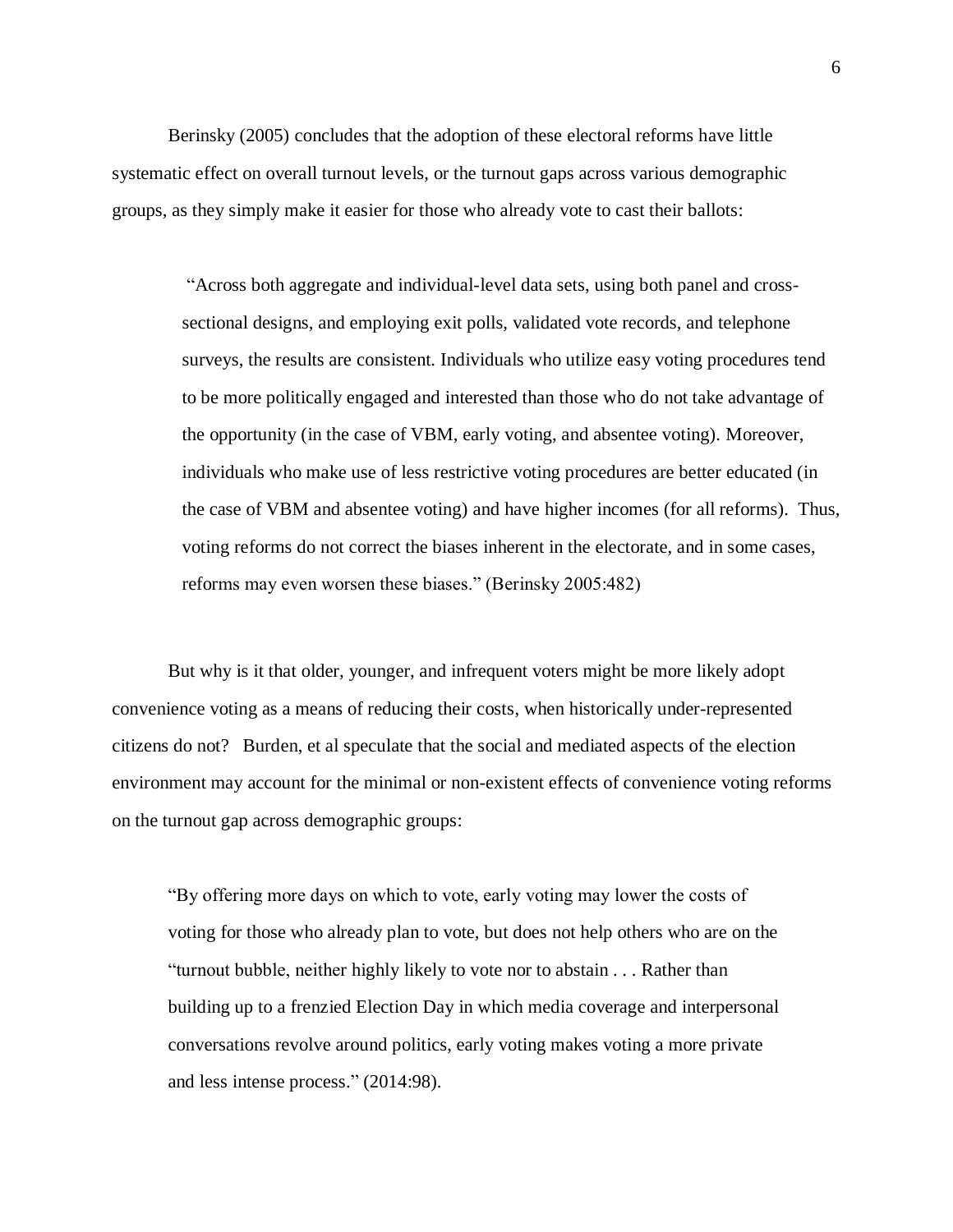We believe that an alternative explanation as to why electoral reforms are used more by those who already vote is because candidates and their campaigns are more likely to target likely or habitual voters for early voting than they are to target less experienced, less likely voters. Our argument is consistent with Patterson and Caldeira's (1985) description of the 1978 California mid-term election:

> In the weeks before the 1982 gubernatorial election, both the Democratic and Republican parties sought to stimulate absentee voting to the advantage of their own candidates. But it was the Republicans who most effectively fostered and marshalled their absentee supporters. The GOP sent an application for an absentee ballot, filled out by computer and requiring only the voter's signature, and a Republican "slate card" listing candidates for major offices, to 2.4 million Republican households in the state (Quinn, 1983, pp. 148-49). The response exceeded expectations, and, it turned out, made all the difference in the result of the election (1985: 767).

In other words, political parties and candidates focus more on mobilizing likely voters than nonvoters, and this principle also guides their mobilization efforts related to the use of alternative voting methods.

## **Explaining Why Individuals Vote Which Way**

The availability of a voting mode is necessary, but not sufficient, for any given individual to select that mode, regardless of the particular proclivities of that individual. We examine two distinct arguments regarding the use of alternative methods of voting: habituation and campaign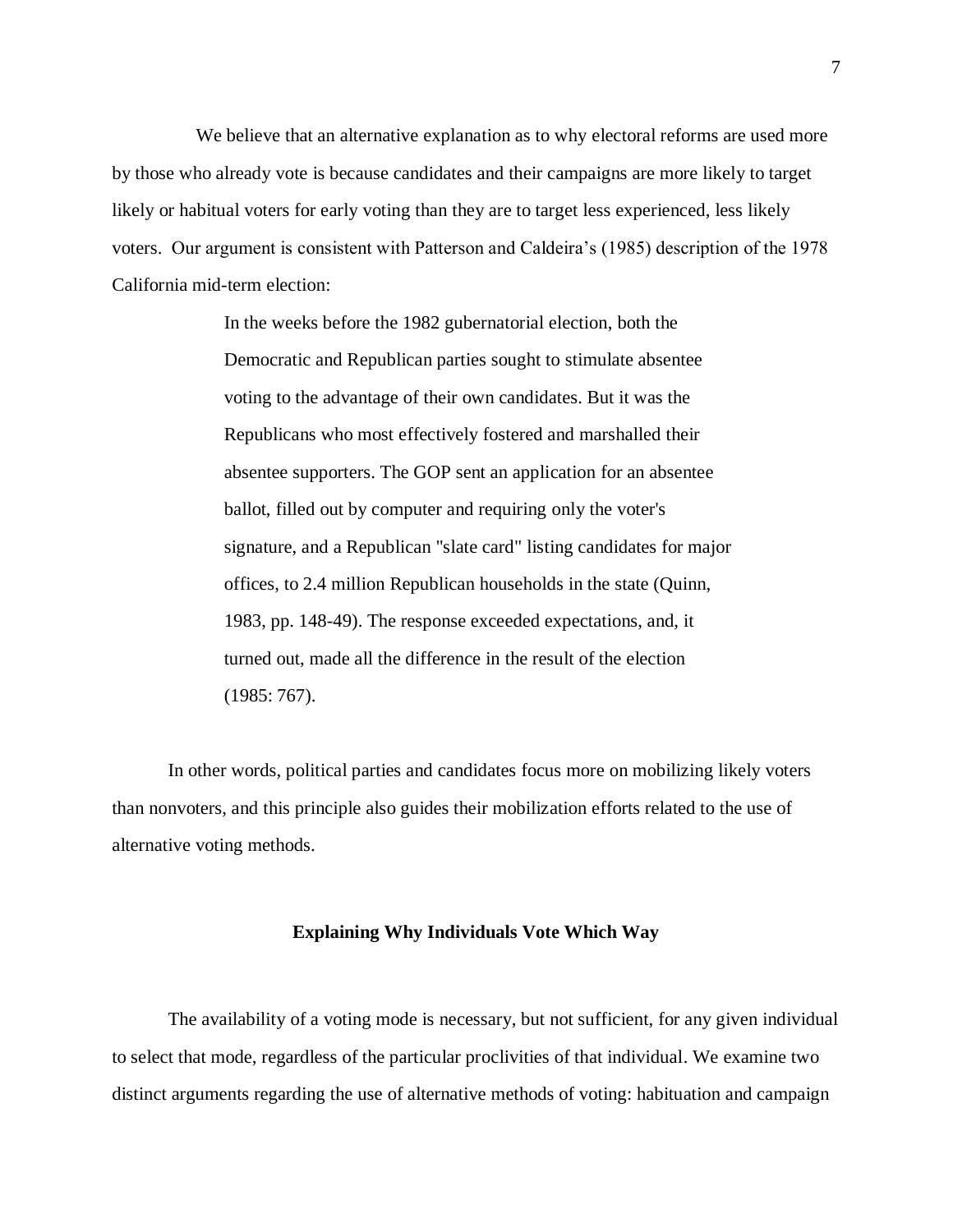mobilization. We argue that, whether individuals' decisions to vote early or to vote on Election Day are habitual, the strategic decisions made by campaign organizations to mobilize turnout are the more dominant factors accounting for who decides to vote in different ways. We discuss each of these important factors in order.

**Habituation.** We begin by conceptualizing individuals' decisions about whether and how to vote as being habitual in nature. This borrows from Plutzer's (2002) habituation theory of voting, which focuses on how individuals make a transition from a non-voting habit (the initial condition) to a voting habit. Other scholars have offered additional support for the idea that voting is a "routine" behavior (e.g., Brody and Sniderman 1977; Green and Shachar 2000; Green, Gerber, and Shachar 2003; Franklin 2004).

We adapt this model by integrating the mode of voting into the turnout decision, with the resulting outcome behavior being: don't vote, vote-by-mail, vote in-person early or vote on Election Day. Conceptualizing voting as a habit predicts that the more a behavior is repeated, the more it will be repeated. When thinking about voting modes, this would assume that once individuals begin voting early, they will continue voting early in subsequent elections. And the longer that a mode is available, the more that usage will be adopted.

However, it is important to note that habits are most consistently established in routine and well-defined contexts. This raises the possibility that voting one way (or not at all) in one type of election may not necessarily be reflected by voting in the same way in other types of election contexts. This is consistent with Coppock and Green's (2016) finding that the downstream consequences of voting are more likely to persist in "similar elections." For example, voting in a primary election is more likely to predict voting in the next primary election than it is to predict voting in other kinds of elections. We extend Coppock and Green's (2016) argument, and suggest that individuals might adopt different modes of voting in distinctive election contexts.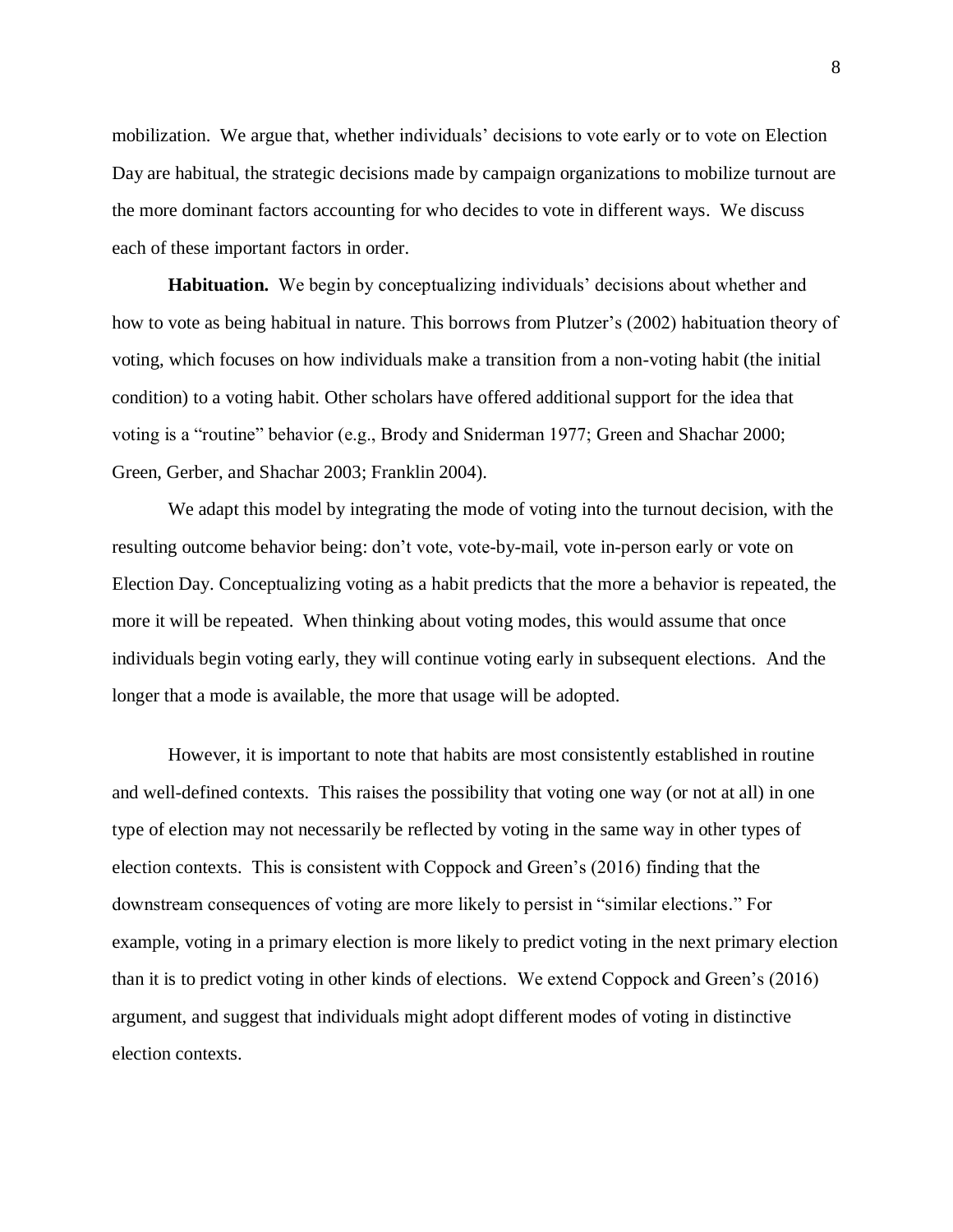Coppock and Green's argument is also consistent with reported shares of vote cast by different modes over the last five federal elections. As shown in Figure 1, the mean proportion of vote cast in U.S. counties by three modes of voting –in-person Election Day at a precinct polling place, in-person before Election Day and absentee by mail. However, there is also evidence that there is some aggregate vacillation in how voters choose to cast their ballots, especially between presidential and midterm congressional elections. In higher turnout presidential elections, there is a 10 percent increase in the average proportion of vote cast on Election Day over midterm congressional elections. In lower turnout midterm elections, a slightly higher proportion of voters cast their ballots either absentee by mail or in-person before Election Day.



Figure 1. Proportion of Vote Cast by Mode, 2008-2016

Source: U.S. Election Assistance Commission, 2008-2016 *Survey of Election Administration and Voting (EAVS).*

**Campaign Strategy.** If the state builds an election reform, will individuals come to use it? We believe that one reason that extant studies report relatively modest—and sometimes conflicting—effects of electoral reforms may reflect a basic misspecification in the outcome of interest, in that these models never explicitly consider how these electoral reforms are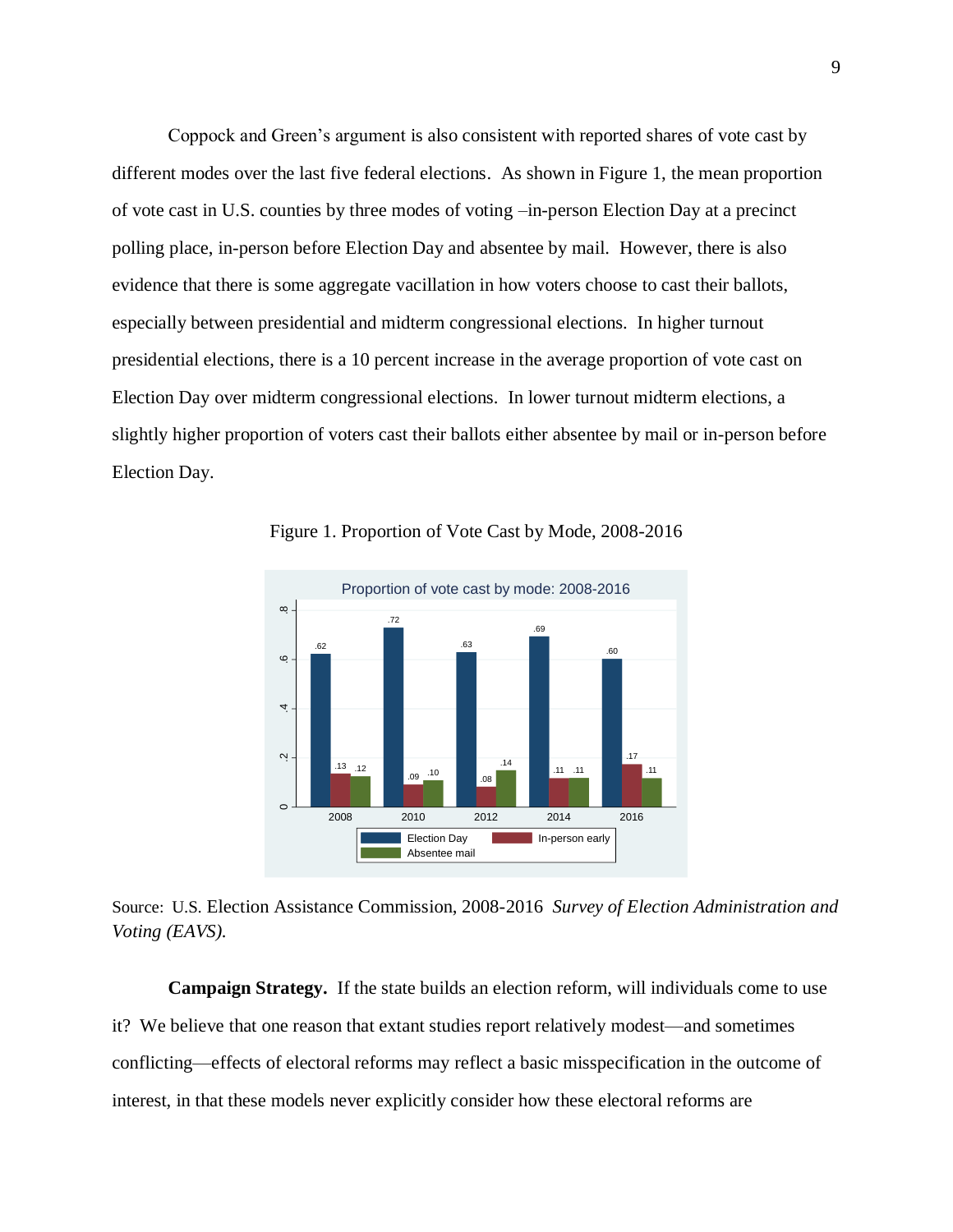implemented or used. These models thus ignore whether an effective means and agent for implementing the reforms is present. Those who administer and conduct elections, county level election administrators, have limited resources, and for many increasing voter turnout (e.g., by engaging in voter information campaigns about early voting) is not a primary goal.

The more likely agents for converting pre-election-day voting opportunities into an increase in the number of ballots that are cast are political parties and their contesting candidates. Political parties and candidates have an incentive to employ pre-Election Day voting as part of their electoral campaigns if these actions enhance their chances of winning the election.

There is both anecdotal and empirical evidence that early voting, for example, has significantly changed the way candidates and parties conduct their campaigns. One Republican pollster aptly described the effect: "You need to divide the electorate into two groups. Run one campaign at early voters and another at Election Day voters" (Nordlinger 2003). Supportive of this assessment is the rise in the number of votes cast before Election Day (McDonald 2008b).

Common to all campaigns are efforts to bring voters to the polls on Election Day. These get out the vote (GOTV) activities are expensive in terms of both labor and capital. Before the adoption of pre-Election Day voting, GOTV activities were concentrated on the weekend before Election Day. Every day of early voting, however, is an occasion for GOTV activities, significantly increasing campaign costs. One Democratic consultant estimated that early voting has increased the cost of campaigns by 25 percent (Nordlinger 2003).

In-person early voting presents candidates and their surrogates with a serious budgetary challenge. Strained for resources, competing candidates may not be able to maintain GOTV efforts for multiple days. The choices candidates face in early voting states are to either raise more money to engage in multiple days of GOTV or curtail their GOTV efforts. The latter may take the form of contacting and mobilizing fewer voters over the course of the early voting period. The alternative strategy is to raise more money to accommodate the demands that early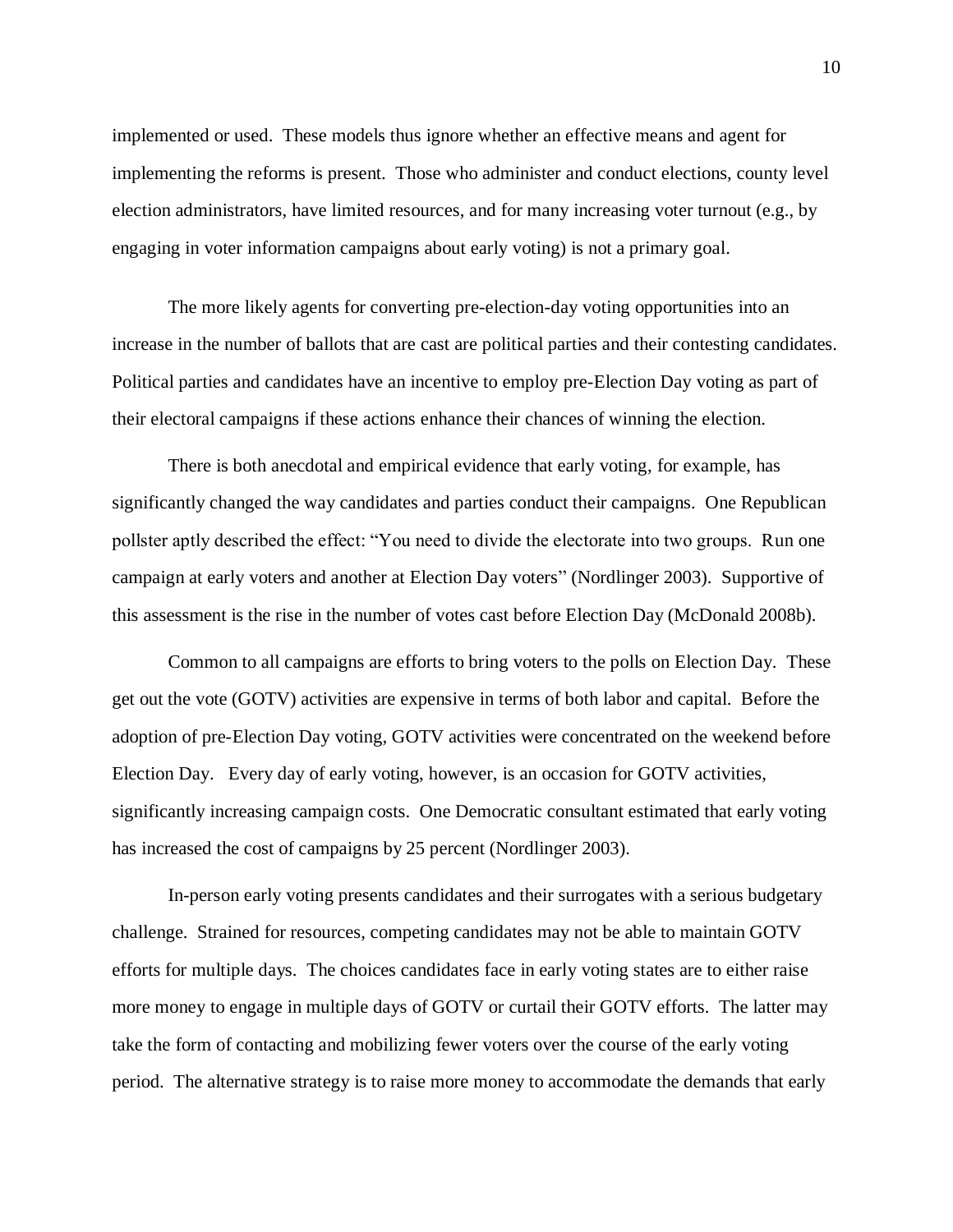voting places on GOTV efforts. Research that shows early voting depresses voter turnout suggests that candidates do not increase GOTV spending when facing early voting, spreading out the same level of effort across a longer period. This dilution of GOTV efforts around Election Day might depress the number of voters mobilized through their get out the vote efforts, but also may account for what types of voters use in-person early voting.

Other modes of voting, including mail assisted voting may not be susceptible to the budget constraints posed by in-person early voting, possibly accounting for their positive, albeit modest and variable effect on turnout. The GOTV demands on campaign budgets are modest in states where absentee mail-in voting is restricted to a small targeted population (i.e., persons over the age of 65, those out of the jurisdiction on Election Day or ill and/or disabled).

In states with permanent vote by mail or vote-by-mail, the mobilization efforts are shared with the local election administrator who is responsible for mailing ballots to all votes, including those unaware of an upcoming election. The requirements of mail-in voting are such that voters must initiate the request for a mail-in ballot. Campaign activities oriented to mobilizing mail-in voting are focused on mailing voters information about how to obtain mail-in ballots. In this instance, vote-by-mail elections enhance voter mobilization.

In contrast, locating and bringing supporters to the polls before Election Day places significantly different demands on campaigns than mobilizing voters to mail in their ballots. Efforts to mobilize voters through early voting are thus likely to be positively related to efforts of candidates and their campaigns, increasing the share of vote cast in-person before Election Day.

The incentives for candidates and parties to employ early voting as part of their GOTV efforts varies with the electoral setting i.e., presidential and midterm congressional elections. In midterm congressional elections, candidates face a significant decline in voter turnout over preceding presidential year elections. Between 15% and 25% fewer voters in a Presidential election show up for mid-term congressional elections (Pew Charitable Trusts 2014). The mobilization activities of presidential candidates and the nationalization of election issues propel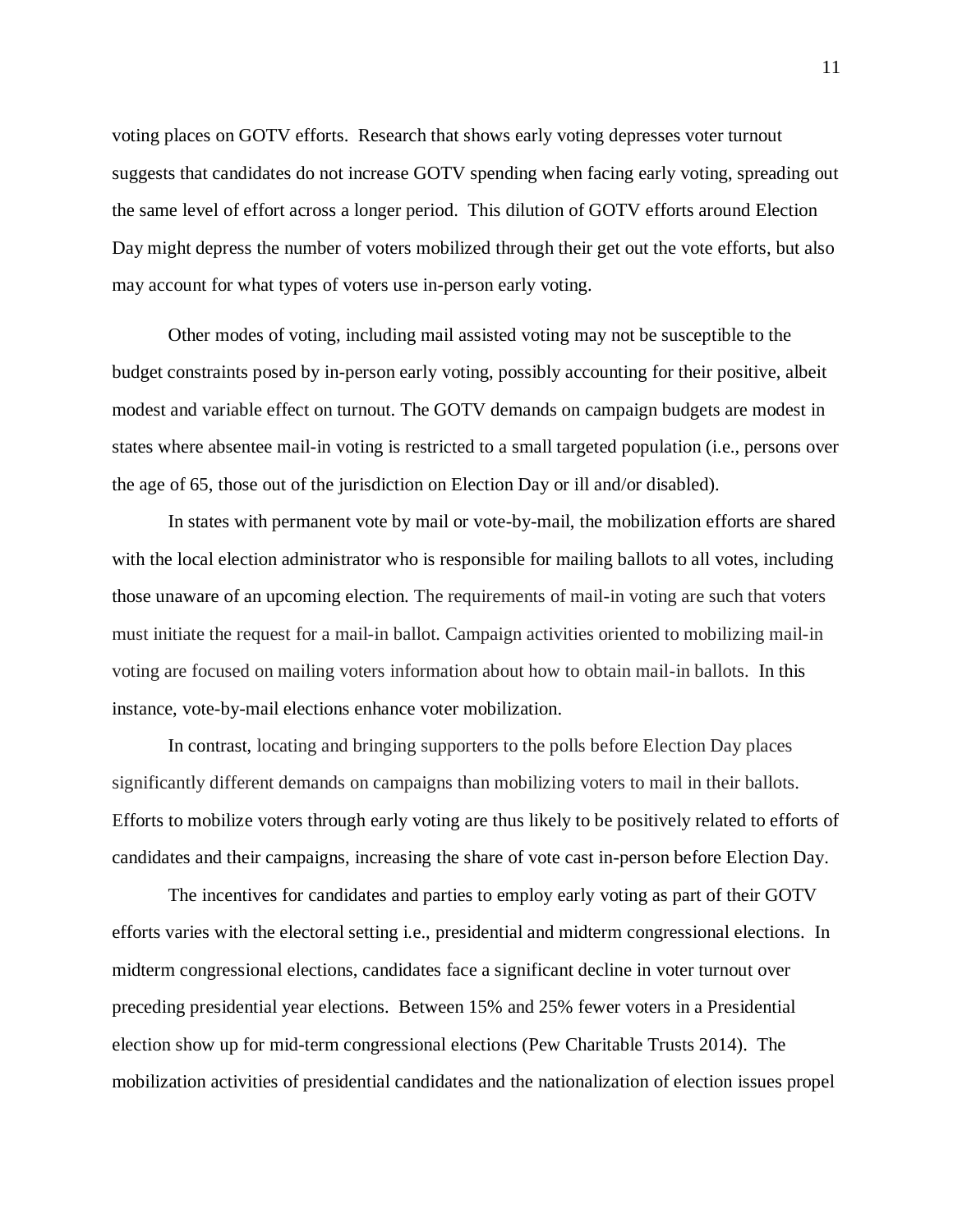voter interest and turnout in presidential elections driving upward congressional voting in these elections. Congressional candidates must rely on their own efforts to turnout their supporters in mid-term elections. Absent national candidates, regional and district specific issues and candidates are main fare for motivating voter turnout. The drop off in voter turnout in midterm congressional elections can be problematic for the election (or re-election) of congressional candidates.

Midterm congressional candidates have a myriad of ways to minimize the drop-off in turnout among their core supporters between presidential and midterm elections. Among these strategies is the use of non-Election Day modes of voting. Congressional candidates are expected to encourage their core supporters to avail themselves of more convenient early voting opportunities in order to minimize the decline in turnout in midterm elections. Congressional campaign spending in midterm elections is expected to be focused on turning out Presidential election year voters through more convenient in-person early voting. We do not expect, however, congressional campaign spending in the Presidential elections to effect incidence of inperson early voting, or any other mode of voting. Here the efforts of presidential candidates and their parties are sufficient to drive voters to the polls and to vote for congressional candidates.

#### **Data and Research Design**

Most studies of convenience voting in the U.S. leverage either cross-sectional survey data containing self-reports of both turnout and mode of voting, or voter files generated around one particular election cycle within one state or even county (Menger and Stein 2014; Smith and ???). While valuable, neither of these two kinds of data are appropriate for our research question—whether decisions over mode of voting are habitual, or made routine, over time, and whether habituation is mediated by the behavior of candidates, campaigns, and party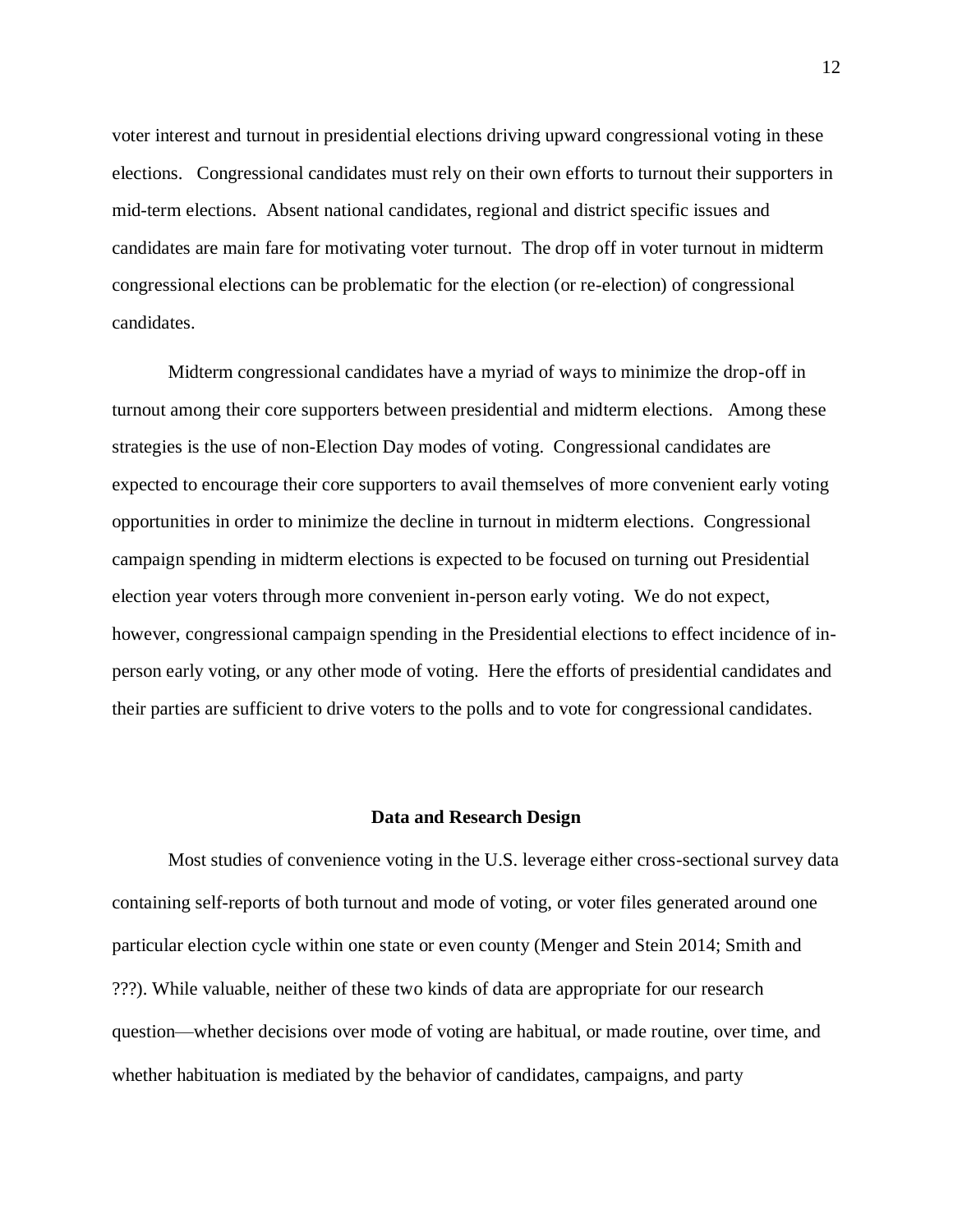organizations—because neither approach allows for the study of the *same* set of registered voters over *multiple* election cycles.<sup>4</sup>

To this end, we purchased historical voter files, with data on voting history appended to each, from Florida and North Carolina for four consecutive federal election cycles—2010, 2012, and 2014, and 2016—from L2, a nonpartisan data firm specializing in bridging voter and consumer data. While L2's work emphasizes the cleaning and combining of state administrative records, the firm also makes available to researchers the raw files received from each state. Critically, L2's historical voter files are "election snapshot" files, collected right before (except in 2010) and right after each of the four elections. Table 1 presents the dates that each file was collected by L2 for each state.

Table 1. L2 Voter File Collection Dates by Cycle—North Carolina

|      | Pre-Election | Post-Election |
|------|--------------|---------------|
| 2010 | <b>NA</b>    | 4/16/11       |
| 2012 | 9/3/12       | 1/5/13        |
| 2014 | 9/6/14       | 5/9/15        |
| 2016 | 8/6/16       | 1/3/17        |

Table 2. L2 Voter File Collection Dates by Cycle—Florida

|      | Pre-Election | Post-Election |
|------|--------------|---------------|
| 2010 | NA           | 10/3/11       |
| 2012 | 10/12/12     | 2/25/13       |
| 2014 | 10/8/14      | 1/12/15       |
| 2016 | 9/14/16      | 1/17/17       |

What this means is that we are able to examine the behavior of all individuals registered

at the time of each election. In contrast, a "contemporary" voter file—that is, the voter file that a

 $\overline{a}$ 

<sup>4</sup> Several researchers (Goel et al 2017; Berent, Krosnick and Lupia 2016; Nyhan, Skovron Titiunik 2017) have found "viable methods of matching survey respondents to government records severely underestimate the proportion of Americans who were registered to vote. Matching errors that severely underestimate registration rates also drive down "validated" turnout estimates (Berent et al 2016:598)"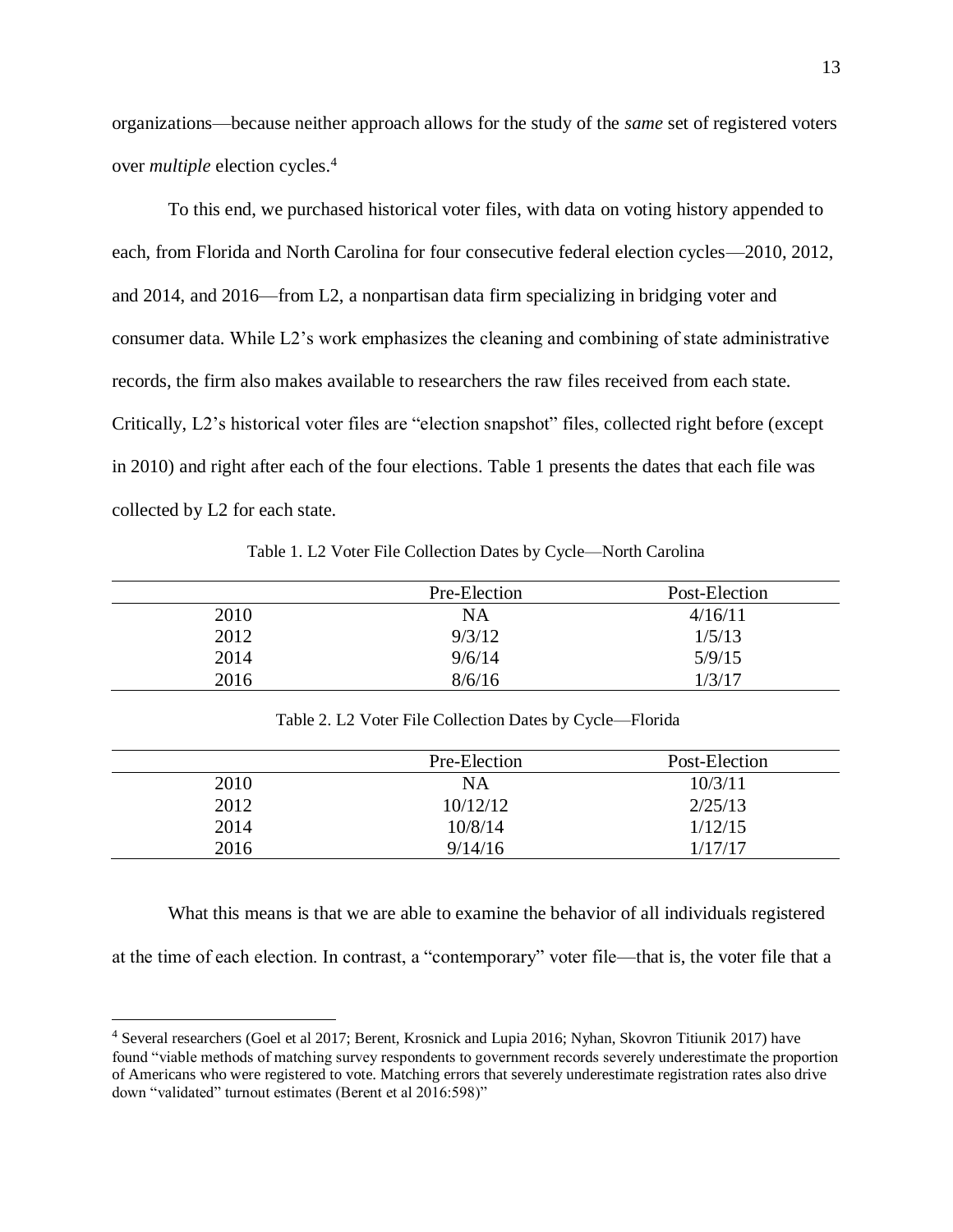state elections office could generate today—will contain vote history data over time, but only for those voters who would be eligible to vote if an election were to be held today. It would not include voters who have died, moved out of state, or have become inactive at some point during our six-year time-series.

For example, such a file would not include an individual who voted in 2010 and 2012, before moving out-of-state in 2013. Likewise, it might not include a voter who participated in each of the four elections before passing away following the 2016 election. As a result, estimates of habituation could be biased if these individuals behaved differently in the past than those who have been part of the voting universe over the entire time-series. Our data approach minimizes this concern, and instead offers a complete picture of voting behavior over the last four election cycles.

Before proceeding, a note on state selection. We selected Florida and North Carolina in part because these two states' voter files are two of the most well-kept in the country, and as a result, are frequently studied by scholars of election administration. Additionally, L2 reported to us that Florida and North Carolina are two of their best states in terms of coverage—meaning that files are available dating back as close to 2008 (L2's first election cycle) as possible. More substantively, however, both states offer a myriad of ways to vote, and both have been consistent over time. In contrast to states like Colorado, which have undergone significant changes in the options available to voters over the last six years, both Florida and North Carolina have offered three key forms of voting over the entire time period: vote-by-mail, in-person early voting, and Election Day voting. Using these two states allows us to hold constant administrative changes within the state, and rule out the alternative hypothesis that a lack of habituation in decisions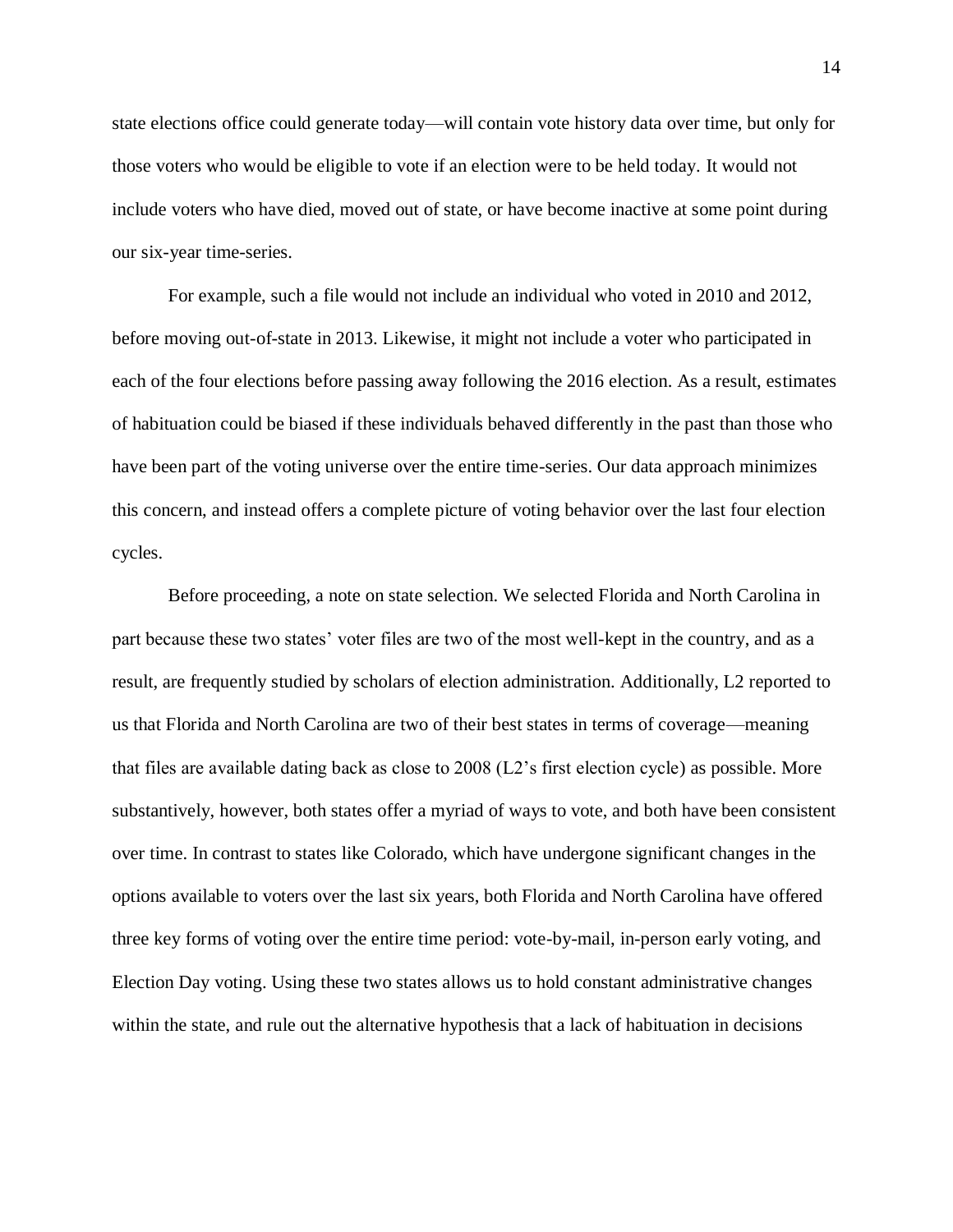over the mode voting are driven not by the behavior of voters or candidates and campaigns, but by a rapidly changing election law landscape.

We began by building a Florida-North Carolina voter file that includes one observation for each person registered to voter over our time-series; the dataset contains just over 23 million voters. We then created one variable for each of our four election cycles measuring the decision to vote and the decision over mode of voting. This variables can take on one of four values: (1) did not vote; (2) voted-by-mail; (3) voted in-person early; and (4) voted on Election Day. We note that our study is not a study of voters. Indeed, our measurement strategy allows voters to oscillate between voting and not voting across election cycles, ensuring that our results are not driven by cycle-to-cycle changes in the composition of the electorate. Additionally, using data provided by the historical voter files, we created cycle-specific variables for age, gender, race/ethnicity, and party registration.

A central claim in this paper is that the behavior of candidates, campaigns, and parties mediates the extent to which voters habituate toward one mode of voting or another over time. In particular, we claim that the mobilization activities of political elites—that is, the resources elites expend on increasing voter turnout—shape decisions about when to vote. Ideally, to test this expectation we would have individual-level data for each of our 23 million voters on whether they were contacted prior to the election by a campaign or party. In lieu of this, we instead offer a measure of "campaign exposure" at the county level.

To do so, we obtained data on congressional campaign spending (i.e., U.S. House and U.S. Senate) from the Federal Election Commission's campaign finance reports for each election cycle. Campaign committees are required by law to provide an accounting of all expenditures, regardless of size. Critically, each reported expenditure also includes an explanation of the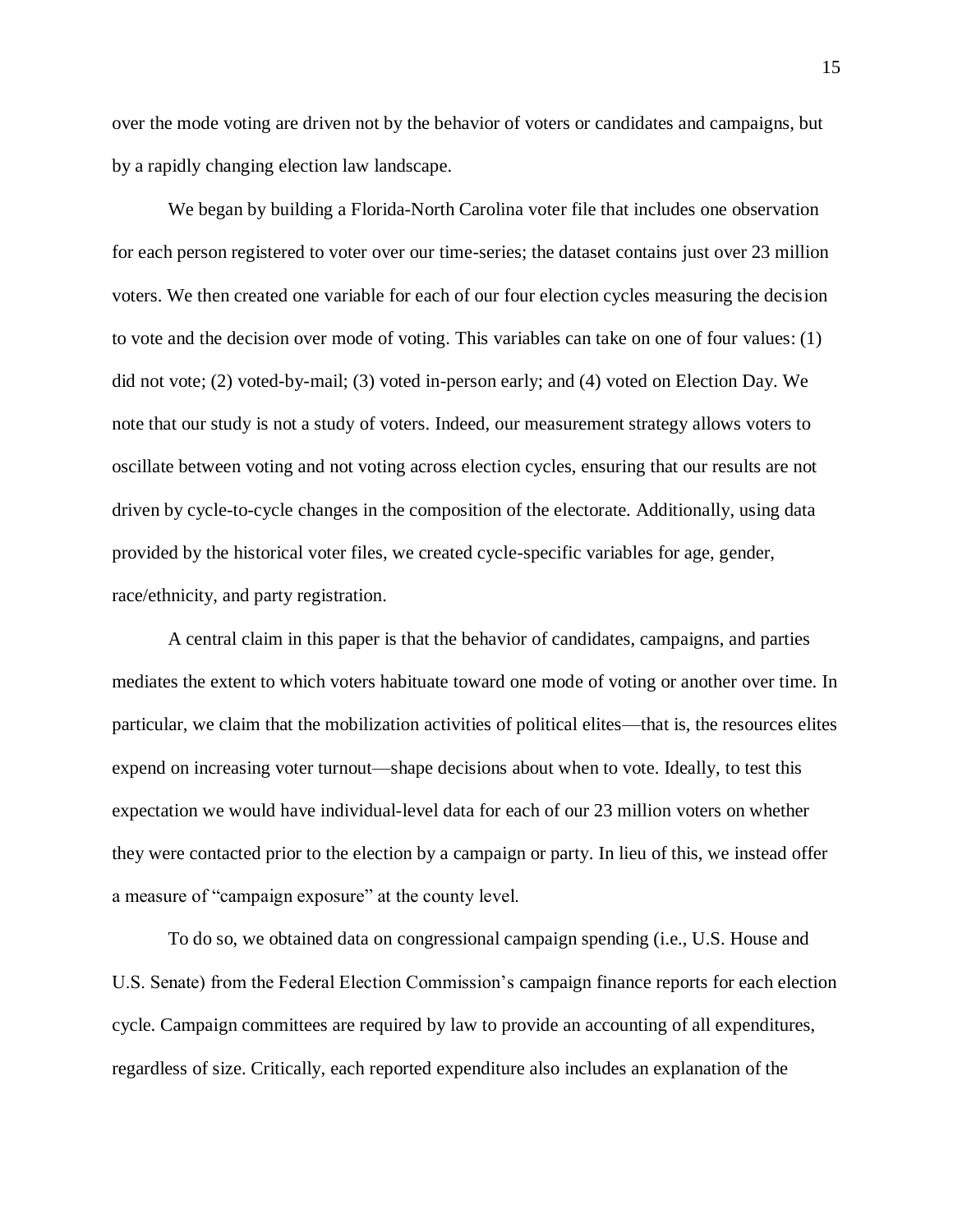purpose of the expenditure as well as the date of the expenditure. These two features of the data allow us to generate a measure of campaign spending devoted specifically to mobilization activities in the weeks immediately prior to the election. For each election cycle and congressional district, we calculate the logged sum of mobilization campaign spending in the seven weeks up to and including the week of the election.

We then apportioned congressional district campaign spending to each county wholly or partially contained within each district. Census block assignment files map Census blocks to both counties and congressional districts, allowing us to assign each U.S. House district to the counties that they represent.<sup>5</sup> We assume that campaigns apportion their campaign spending proportionally based on population in each county, and use the proportion of district population in each county to allocate congressional campaign spending by county. Thus, we obtain a county-level measure of all mobilization campaign spending in the seven weeks before Election Day, and merge these data our combined FL-NC voter file.

We estimate both the extent of habituation—and whether the likelihood of habituation is mediated by campaign efforts—for each election cycle-pair (i.e., 2010-2012, 2010-2014, 2012- 2014, 2012-2016, 2014-2016) using multinomial logit. Multinomial logit is appropriate for unordered categorical data such as ours: as noted above, our key outcome and explanatory variables represent the four choices a voter could make in a given cycle. Multinomial logit also allows us to readily calculate the probability of choosing a particular method, conditional on their decision in a previous cycle (i.e., an analysis of habit) and on the level of campaign activity (i.e., an analysis of how spending mediates habit). We estimate the following equation:

 $\overline{a}$ 

<sup>5</sup> We used David Jarmon's, Daily Kos Elections, published data that tracks changes in county/congressional district assignments across the 2012-2016 cycles. Found online on 2/9/18 at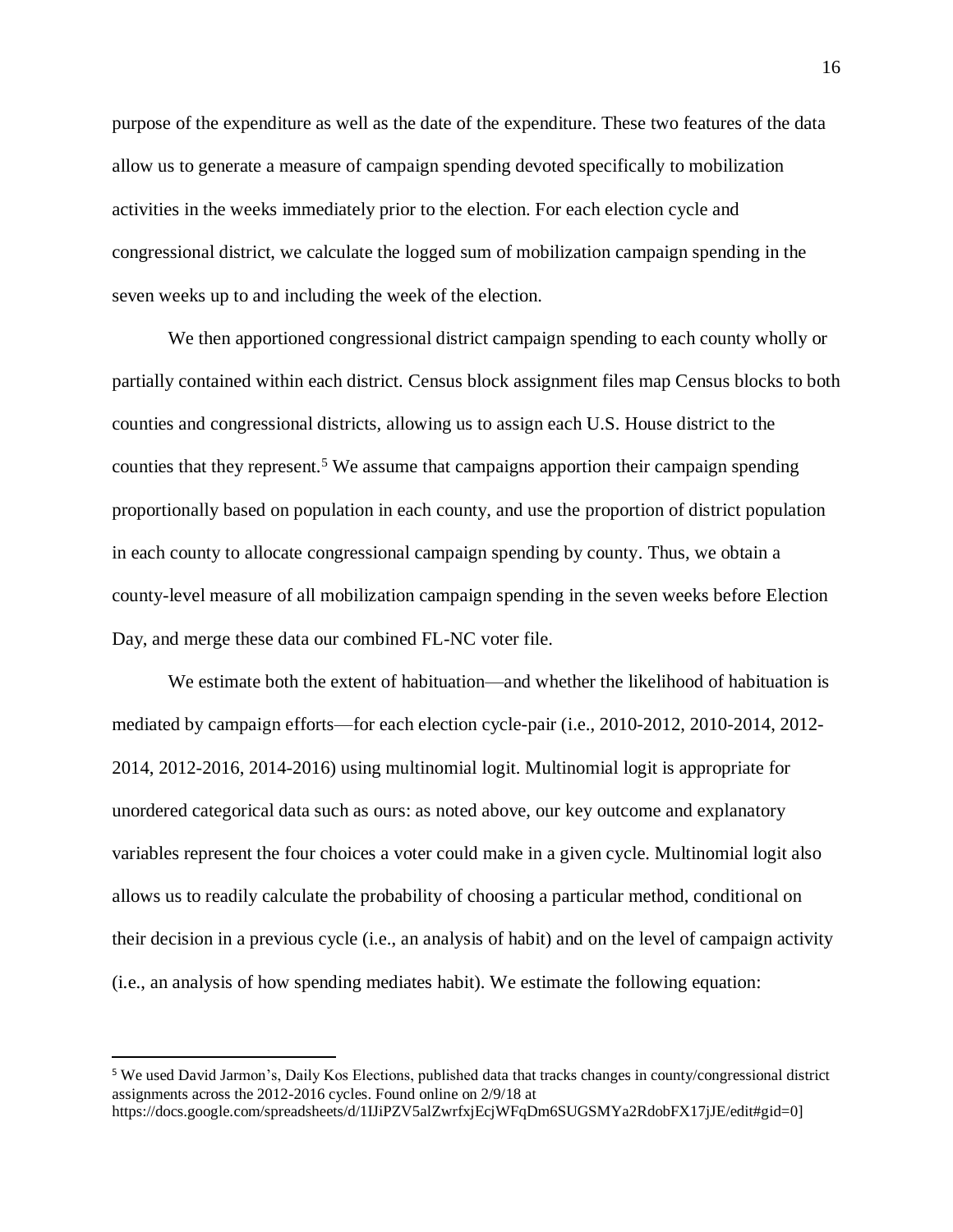$$
y_{it} = \beta_0 + \beta_1 X_{1it-w} + \lambda_{it} + \varepsilon_{it}
$$

where  $y_{it}$  is the four-category vote decision for voter *i* in cycle *t*,  $X_{1it}$  is the fourcategory vote decision for voter *i* in some previous cycle  $t - w$  (where *w* is equal to two or four depending on the election pair being analyzed), and  $\lambda_{it}$  is a vector of covariates for voter *i* taken at time *t*: age, gender (1 = female, 0 = otherwise), race/ethnicity (1 = non-Hispanic white, 0 = otherwise), party registration ( $1 =$  Democrat,  $0 =$  otherwise), county-level logged mobilization spending, and state  $(1 = Florida, 0 = North Carolina)$ .

## **Results: Do Voters Habituate to One Mode of Voting?**

We begin by addressing whether voters in Florida and North Carolina habituate toward one method of voting or another over time. We performed five analyses as outlined above—one for each election pair—and then calculated the predicted probability of choosing a particular method at time *t* given the method chosen at time  $t - w$ , holding all other covariates at their mean. We present the five analyses separately by "consecutive" and "like" elections.

Consecutive elections are those elections that are back-to-back: 2010-2012, 2012-2014, and 2014-2016. Notably, because of the American election calendar, these elections are also contextually quite distinct: e.g., an analysis of how 2010 decisions shape 2012 decisions reflects on how behavior in a low-turnout midterm election drives behavior in a high-turnout, highsalience presidential election. "Like" elections, in contrast, are those that are contextually similar: 2010-2014 and 2012-2016.

Figure 2 presents our analyses of consecutive elections. Overall, we find only weak evidence of habituation in consecutive elections. For example, consider the relationship between behavior in 2010 and behavior in 2012. Individuals who voted on Election Day in 2010 are only 51% likely to vote on Election Day again in 2012. These voters are close to 35% likely to switch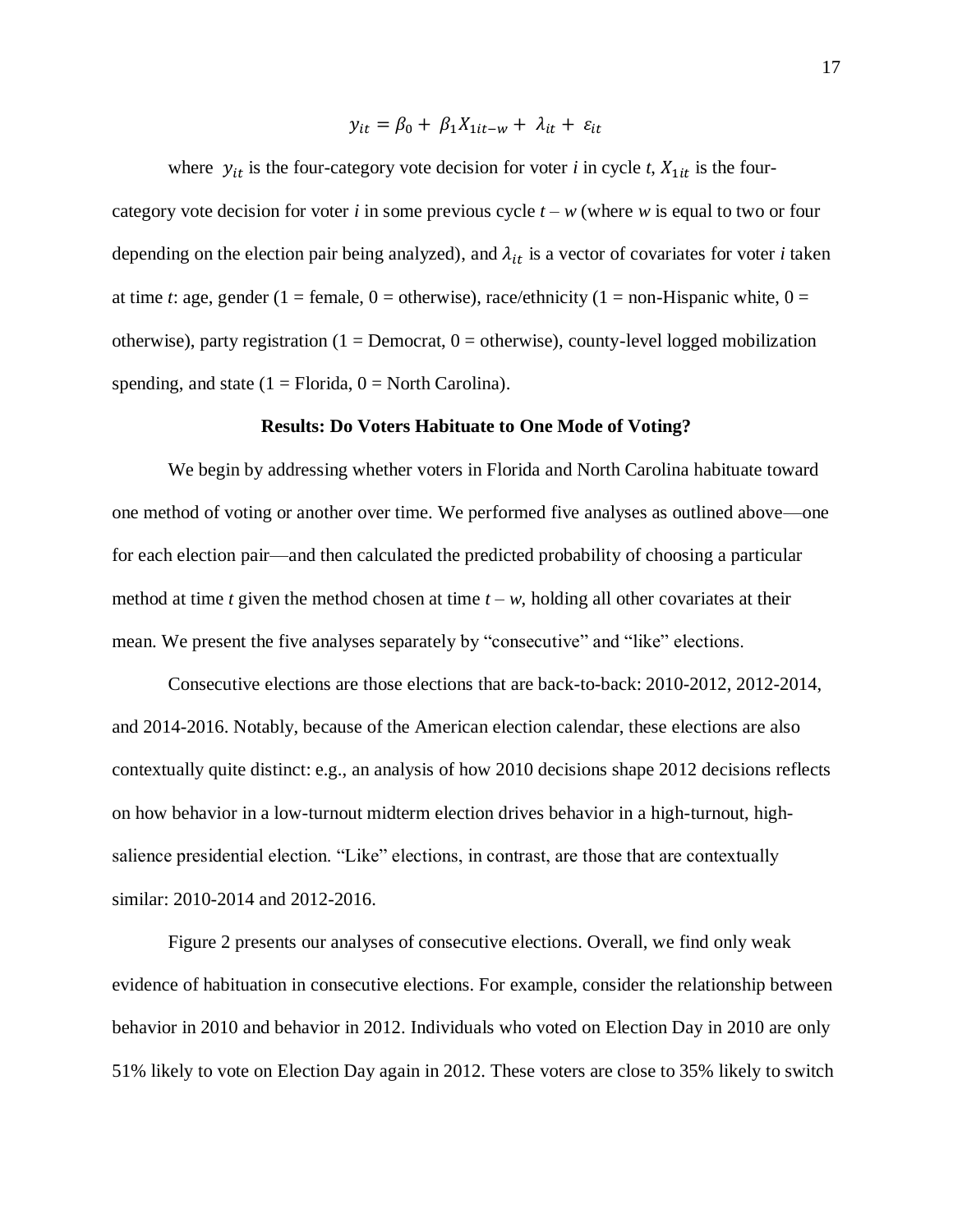to in-person early voting in 2012. Likewise, those who voted-by-mail in 2010 are just over 50% likely to do the same in 2012. We find similar effects in looking at 2014-2016, a comparison similar in context to 2010-2012 (i.e., examining how midterm behavior affects presidential-year behavior). In both cases, we find the strongest habituation among in-person early voters. In both comparisons, those who vote early in midterm elections are about 75% likely to vote in-person early again. In examining habituation from a high-turnout to low-turnout context, we find the opposite: those seemingly most likely to repeat the same action—among voters in 2012, that is are Election Day voters. Yet, even still, these Election Day voters are still less than 50% likely to vote on Election Day.

In-person early voters in 2012 are less than 40% likely to vote in-person early in 2014. In fact, we find that it is largely a coin-flip as to whether these voters vote on Election Day, vote inperson early, or simply do not vote at all in 2014. In short, voters clearly oscillate between modes of voting across election cycles—even in consecutive election cycles that follow one another. These effects appear to depend on whether one is moving from a high-turnout to a low-turnout context, too. Election Day voters from a low-turnout context (e.g., 2010 and 2014) appear most likely to switch to in-person early voting in the subsequent high-turnout context. In contrast, it is in-person early voters from a high-turnout context (e.g., 2012) who are most likely to switch to Election Day voting in the subsequent low-turnout context. These changes may reflect a costbenefit analysis of the ease of voting across certain contexts (i.e., Election Day lines will be longer in the high-turnout presidential election), or the behavior of candidates and campaigns. We explore these possibilities later in the paper.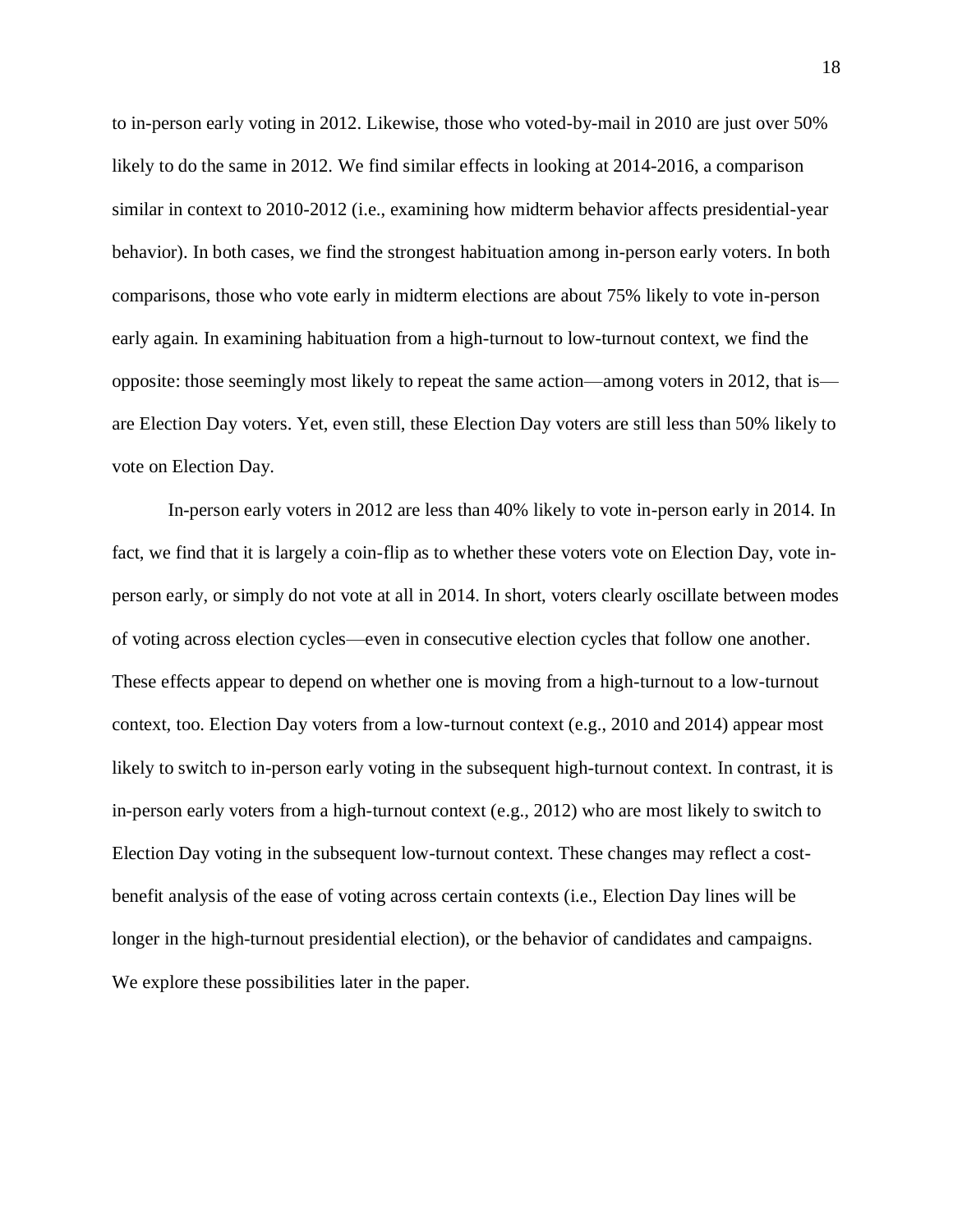

Figure 2. Habituation in Consecutive Elections, FL-NC from 2010-2016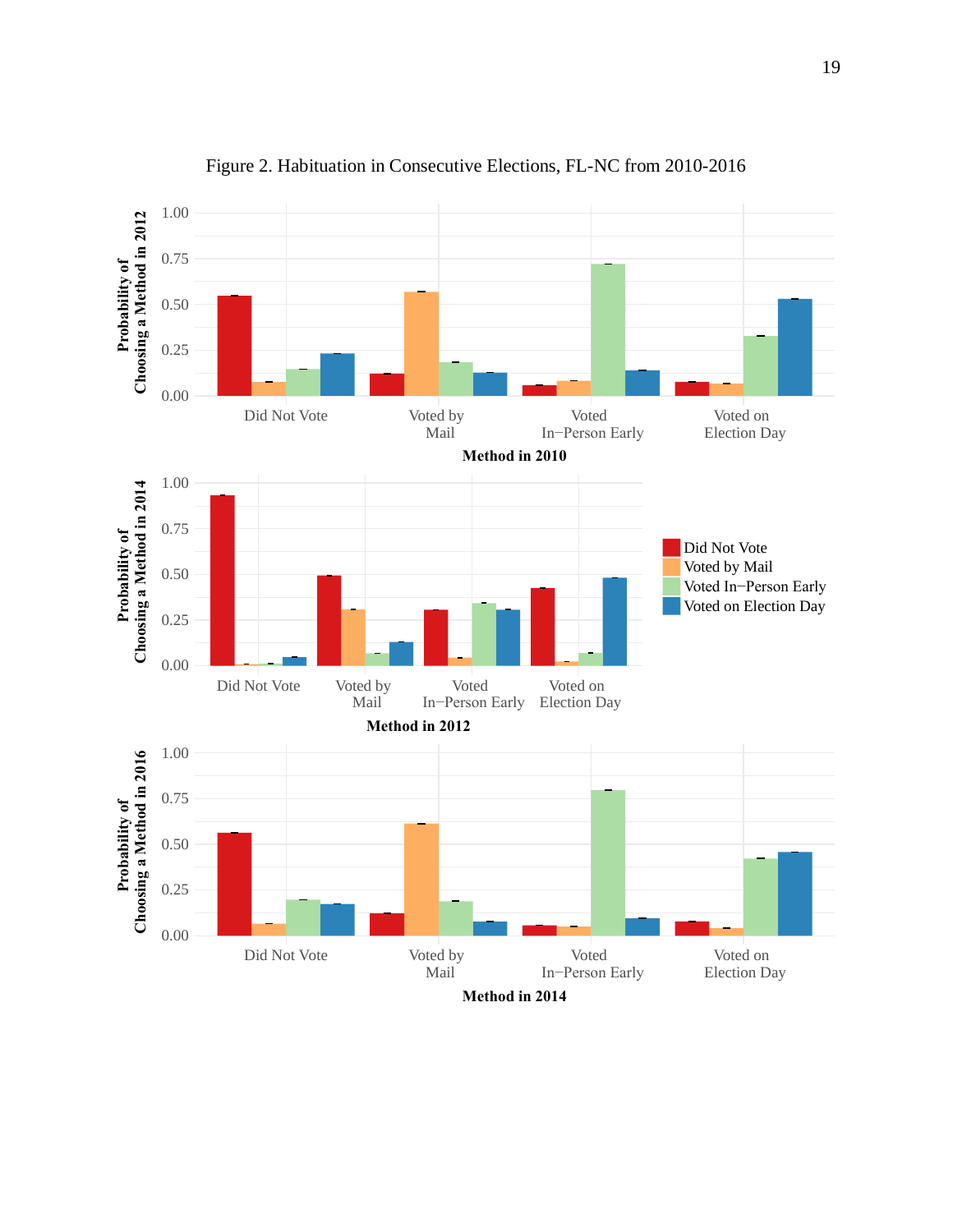Next, we consider whether this lack of habituation may be driven, as suggested by Coppock and Green (2016), by the lack of similarity in the electoral contexts in consecutive elections. Perhaps voters are more likely to habituate toward one mode of voting over another when the political environments—in terms of the salience of the candidates, issues, and offices on the ballot, as well as the likelihood that particular methods of voting are comparably convenient (e.g., in-person early voting may seem more attractive in presidential elections when the lines on Election Day are expected to be longer, on average).

Figure 3 examines habituation, using the same method as before, using "like" elections: 2010-2014 and 2012-2016. And, again, we find no strong evidence of habituation. For example, in the midterm election pair—2010 and 2014—both in-person early voters and Election Day voters in 2010 are just under 50% likely to vote the same way again in 2014. We find similar effects in the presidential pair, albeit with stronger habituation among in-person early voters. Of course, our conclusions here rest on interpreting the magnitude of the predicted probabilities. In most all cases, choosing the same mode as in the previous cycle is the typical outcome. That is, Election Day voters in 2012 are still most likely—among the four choices—to vote on Election Day in 2016. Yet, the actual likelihood of doing so appears quite weak.

In short, we conclude—using the most comprehensive panel dataset of voters assembled to date—that voters do not tend to habituate toward one mode of voting over time. Instead, voters appear willing to cycle through various modes of voting between cycles. Why? We examine one explanation by exploring whether the behavior of candidates, campaigns, and parties—measured here through campaign spending at the congressional level—predicts whether voters are likely to deviate from the voting method used in previous cycles.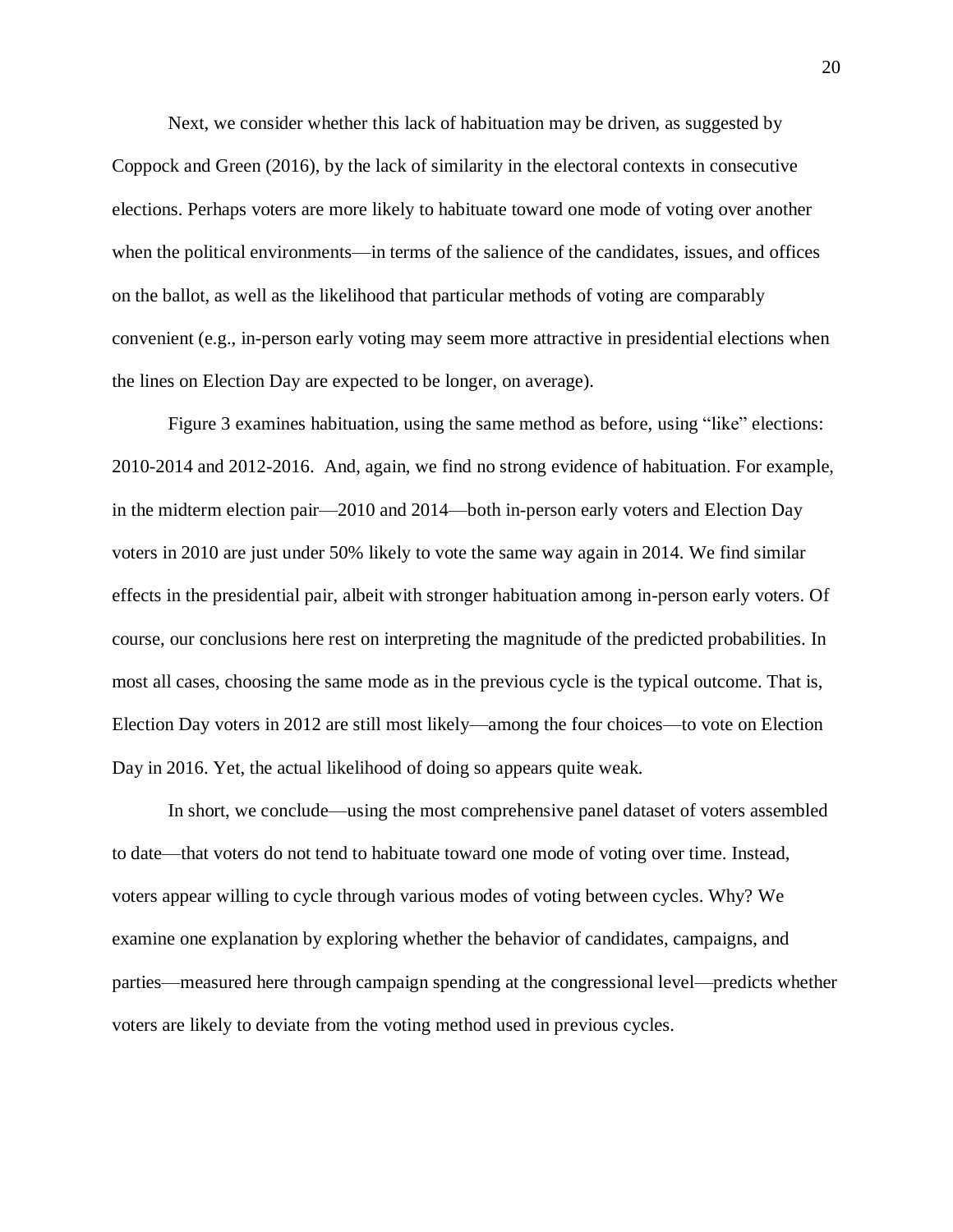![](_page_20_Figure_0.jpeg)

Figure 3. Habituation in "Like" Elections, FL-NC from 2010-2016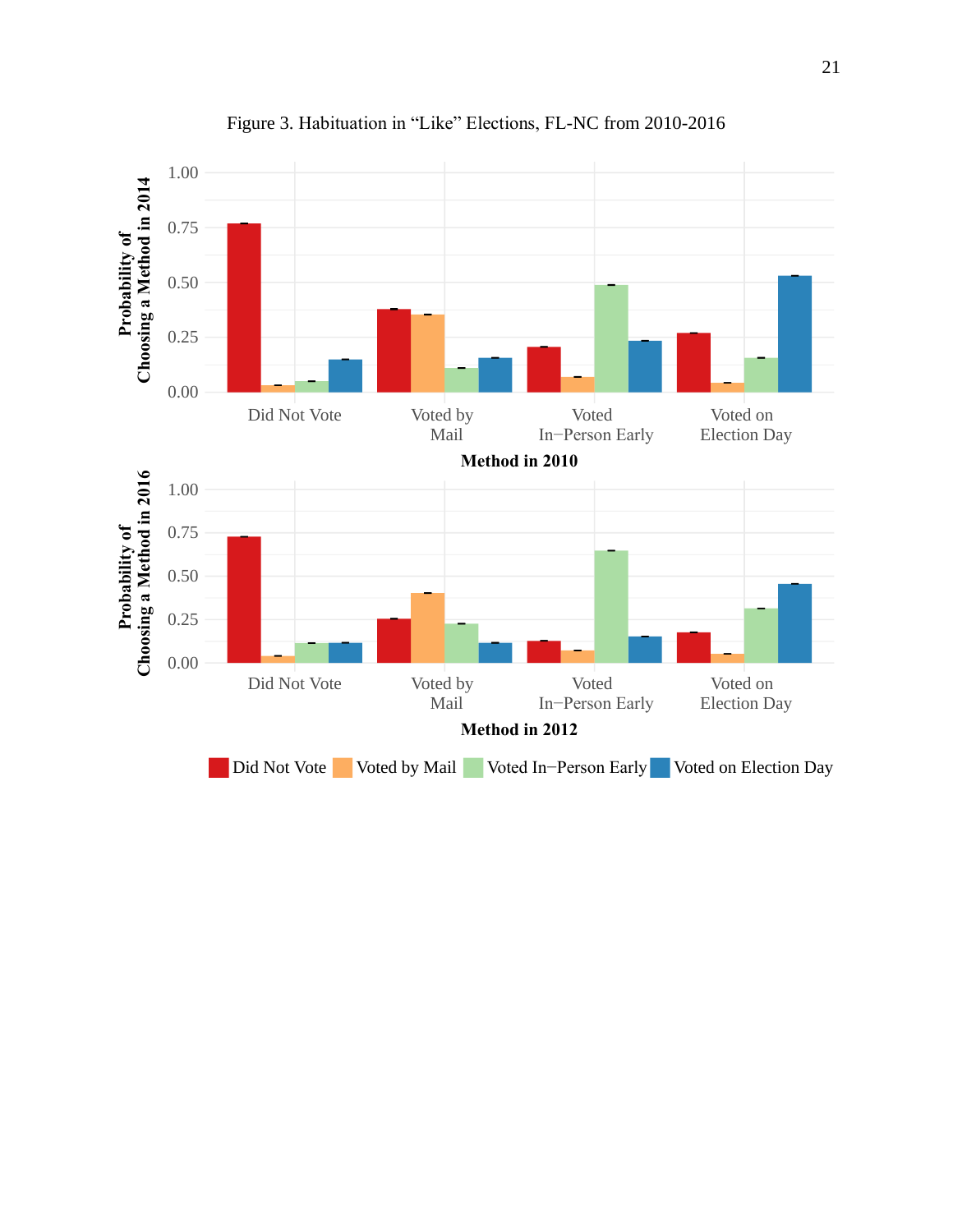#### **Does Campaign Activity Mediate Habituation?**

We argue that individuals' decisions on when/where/how to vote are dependent, in part, on the extent to which candidates and campaigns seek to mobilize voting by each mode. To test this argument, we proceed in three steps to explore how campaigns might mediate the choice of voting method. First, we estimate the same model as before, using multinomial logit, where the outcome is our four-category mode variable taken a time *t*, and where our key explanatory variables include the choice made at time  $t - w$  and logged county campaign mobilization spending at time *t*. We then calculate the predicted probabilities of choosing each method at time *t* conditional on both the method chosen at time  $t - w$  and the level of logged campaign mobilization spending at time *t*. We do this calculation using each one-unit value between and including the minimum and maximum level of campaign spending.

Next, within each method of voting at time  $t - w$ , we subtract the probability of choosing each method at time *t* at the minimum value of campaign spending from the probability of choosing that same method at time *t* at the maximum value of campaign spending. This provides us the difference in predicted probabilities—within each method of voting at time  $t - w$ —of choosing a particular method of voting at time *t* as spending goes from the minimum value to the maximum value. Using the standard errors associated with each predicted probability, we are also able to calculate a 95% confidence interval, which gives us an estimate of whether the difference in probabilities at the minimum and maximum value of spending are distinguishable from one another.

As in the analysis above, these estimates are produced for both consecutive and "like" election pairs. Figure 4 plots these predicted probabilities for the three pairs of consecutive elections. Looking first at the 2010-2012 pair—the top panel of Figure 4—we find evidence to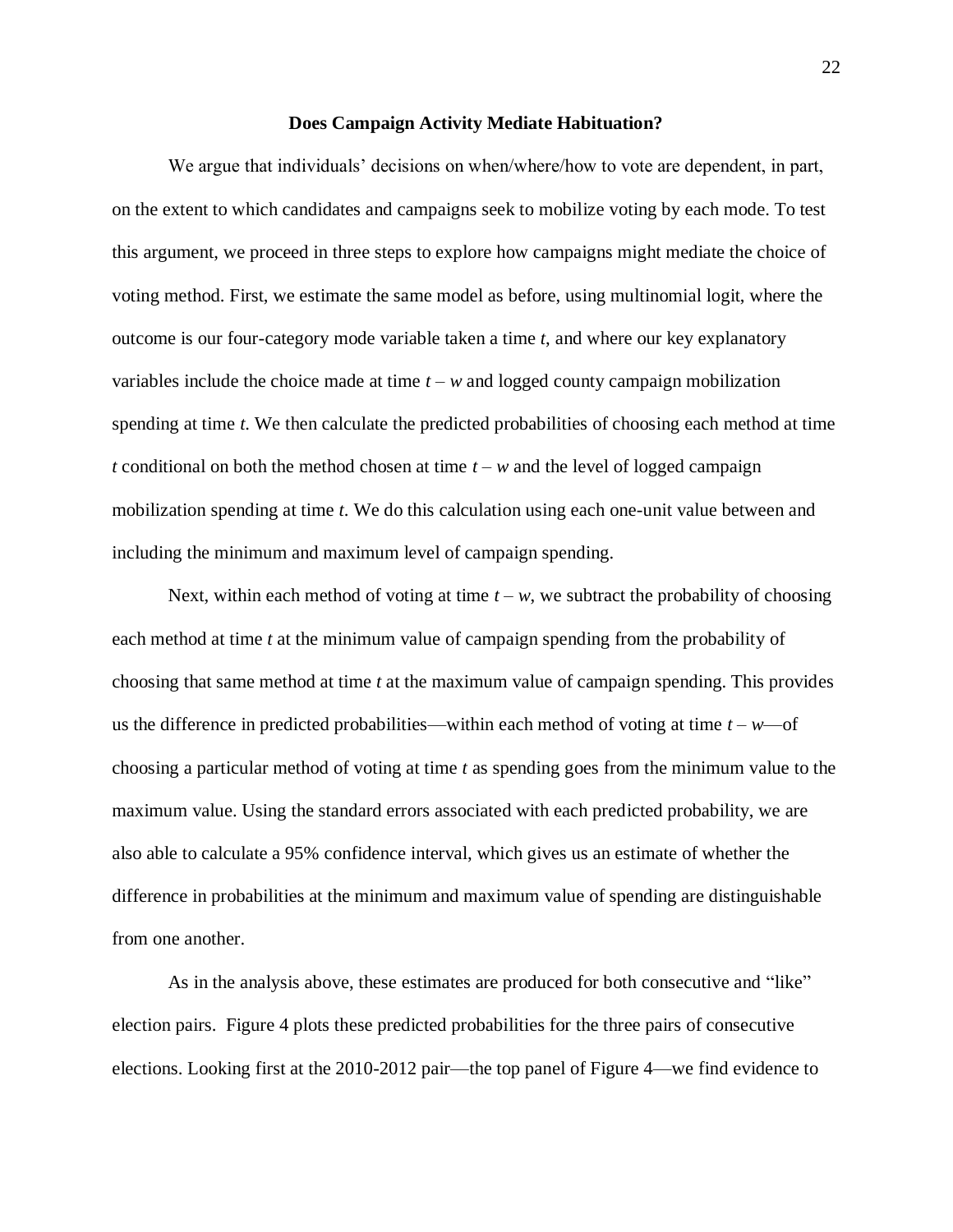suggest that campaign spending has an effect on whether voters choose the same method of voting as before. Interestingly, here, we find that spending actually reinforces previous behavior. It makes 2010 Election Day voters more likely to vote on Election Day in 2012, and less likely to switch to voting in-person early in 2012. Substantively, moving from the minimum value of logged campaign spending to the maximum value of campaign spending increases the probability of voting on Election Day again by about 7 percentage points.

We find a similar effect, albeit smaller in size, among in-person early voters in 2010. The results from other pairs appear mixed, too. Campaign spending in 2012 appears to make inperson early voters slightly more likely to vote on Election Day in 2014. Likewise, Election Day voters in 2012 are less likely to vote on Election Day in 2014. Such a finding is consistent with our previous examination of habituation in that it suggests that campaign activity could be one mechanism through which in-person early voters in a high-turnout context move to a different form of low-turnout context in 2014.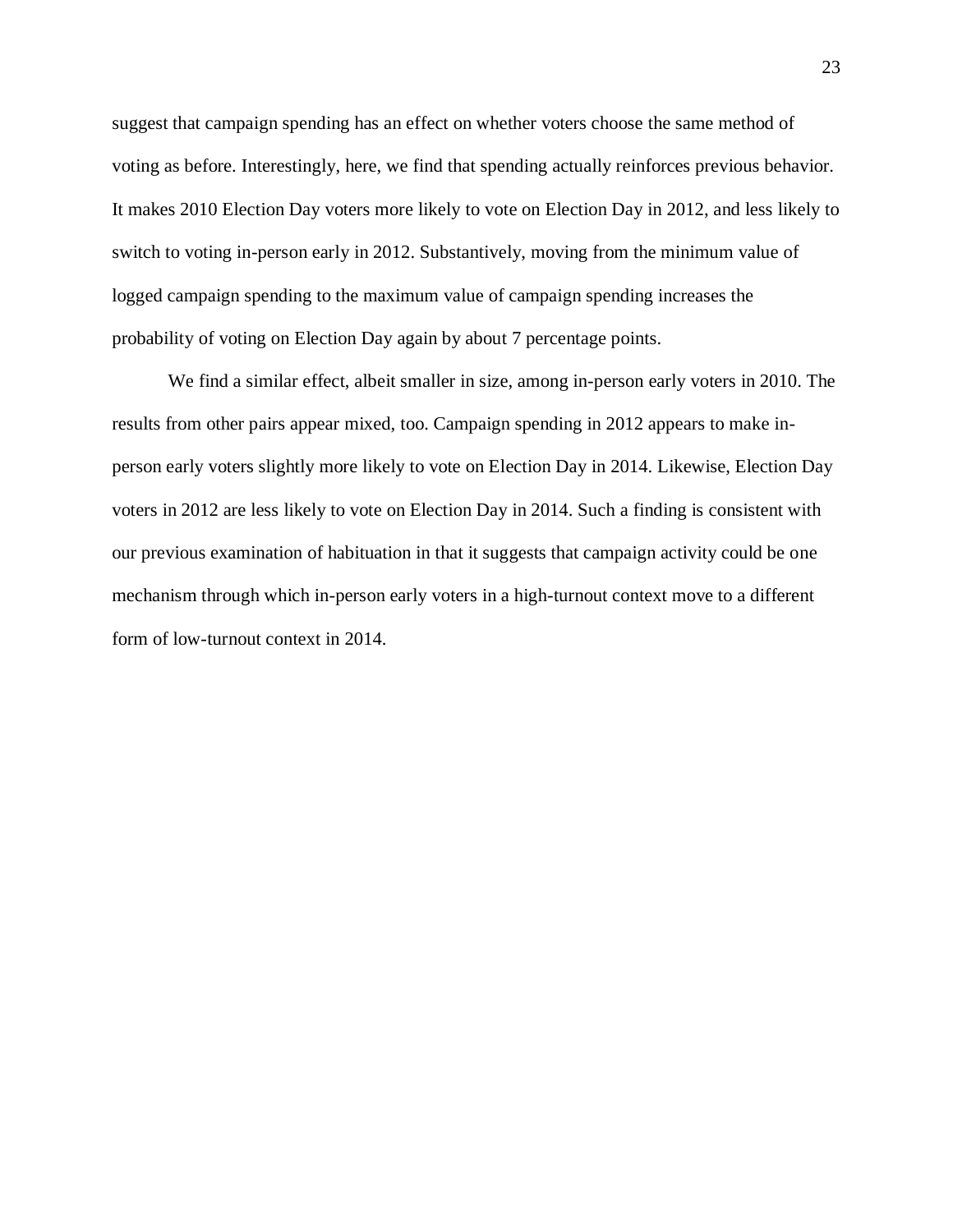![](_page_23_Figure_0.jpeg)

Figure 4. Spending and Habituation in Consecutive Elections, FL-NC from 2010-2016

Figure 5 presents the same kind of analysis, but in "like" elections. Here, we find some inconsistent patterns across midterm and presidential pairs. In the midterm pair, it appears that campaign spending induces in-person early voters in 2010 to be more likely to vote on Election Day in 2014 by about 1 percentage point. The probability that these voters vote again in-person early drops dramatically. In the presidential pair, however, we find that campaign spending has negative effects on the likelihood of voting in-person early or on Election Day in 2016, regardless of whether you voted in-person early or on Election Day in 2012.

In contrast to these weak or mixed findings, we do find one consistent pattern across both consecutive and "like" elections: campaign spending—regardless of mode of voting at time *t – w*—increases the probability of absentee voting-by-mail. For example, Election Day voters and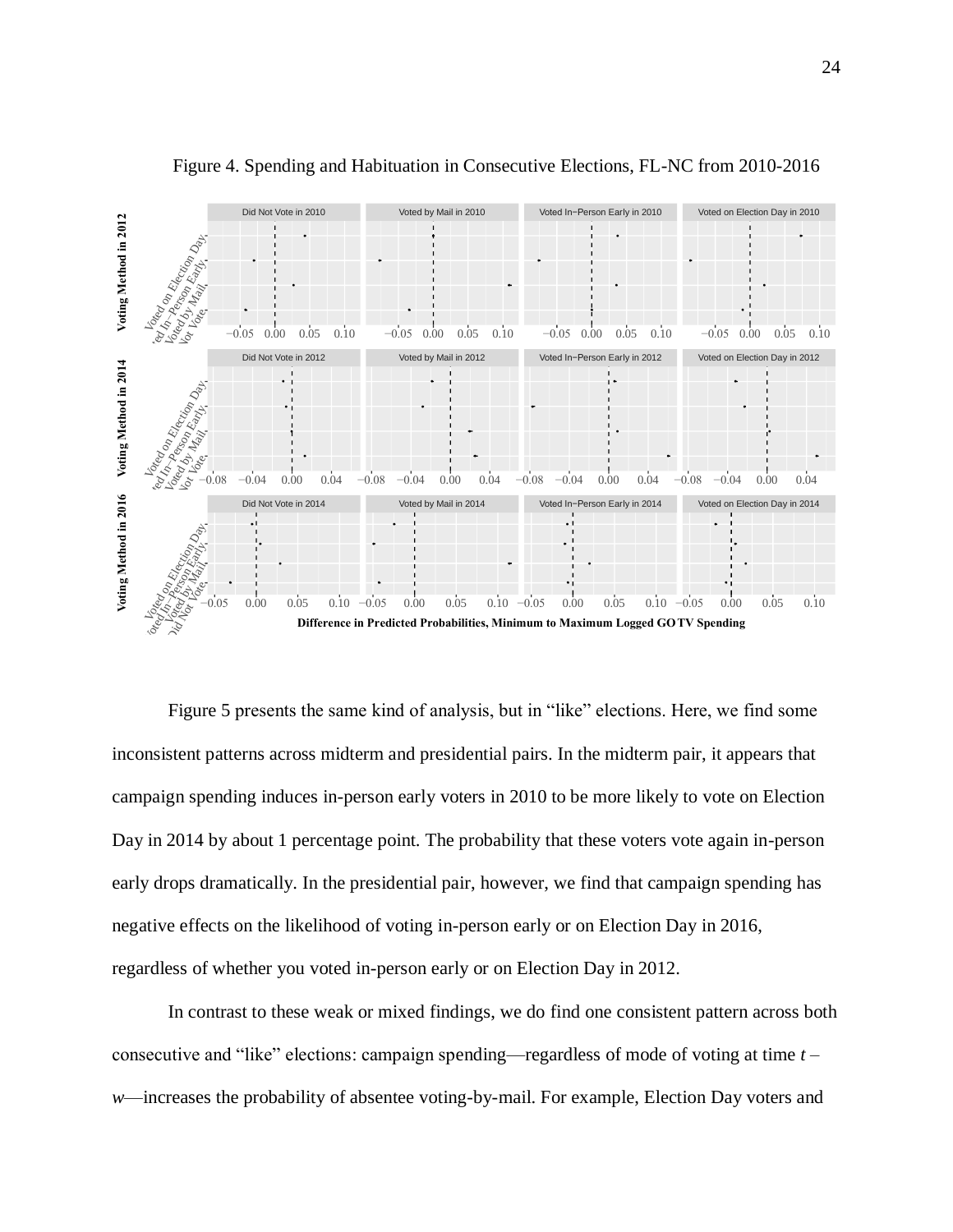in-person early voters in 2010 were between 3 and 4 percentage points more likely to vote-bymail in 2012. These findings are largely robust to different contexts/other election pairs, including 2010-2014, 2012-2014, 2012-2016, and 2014-2016. Most striking is that effect of campaign spending on those who did not vote in the previous cycle. In each model but one (2012-2014), campaign spending had a positive and statistically significant effect on the probability that a previous non-voter votes absentee by mail in the subsequent cycle.

These findings highlight the power of elite activity, and indeed suggest that even the most "convenient" form of voting requires a nudge to perform. Moreover, it suggests that campaigns—in their quest to turn out as many voters as early as possible—successfully move voters who either do not vote or have previously used more costly methods of voting to more convenient modes. Method of voting is thus not a standing decision, unmoved by the context or the behavior of outside of actors, but instead a decision easily structured by the behavior of elite political actors.

What is more, we find that largest effect of campaign spending in the likelihood of absentee voting-by-mail among previous absentee vote-by-mail voters. Indeed, among these voters and in some cases—namely, 2010-2012, 2012-2016, and 2014-2016—the likelihood of voting-by-mail increases by 10 or more percentage points as campaign spending moves from the minimum to the maximum. These estimates are striking, and suggest an important role for candidates, campaigns, and parties: even those with experience using the most convenient and seamless method of voting—requiring no additional effort beyond completing and returning a ballot—need active candidates and campaigns in order to repeat the same action.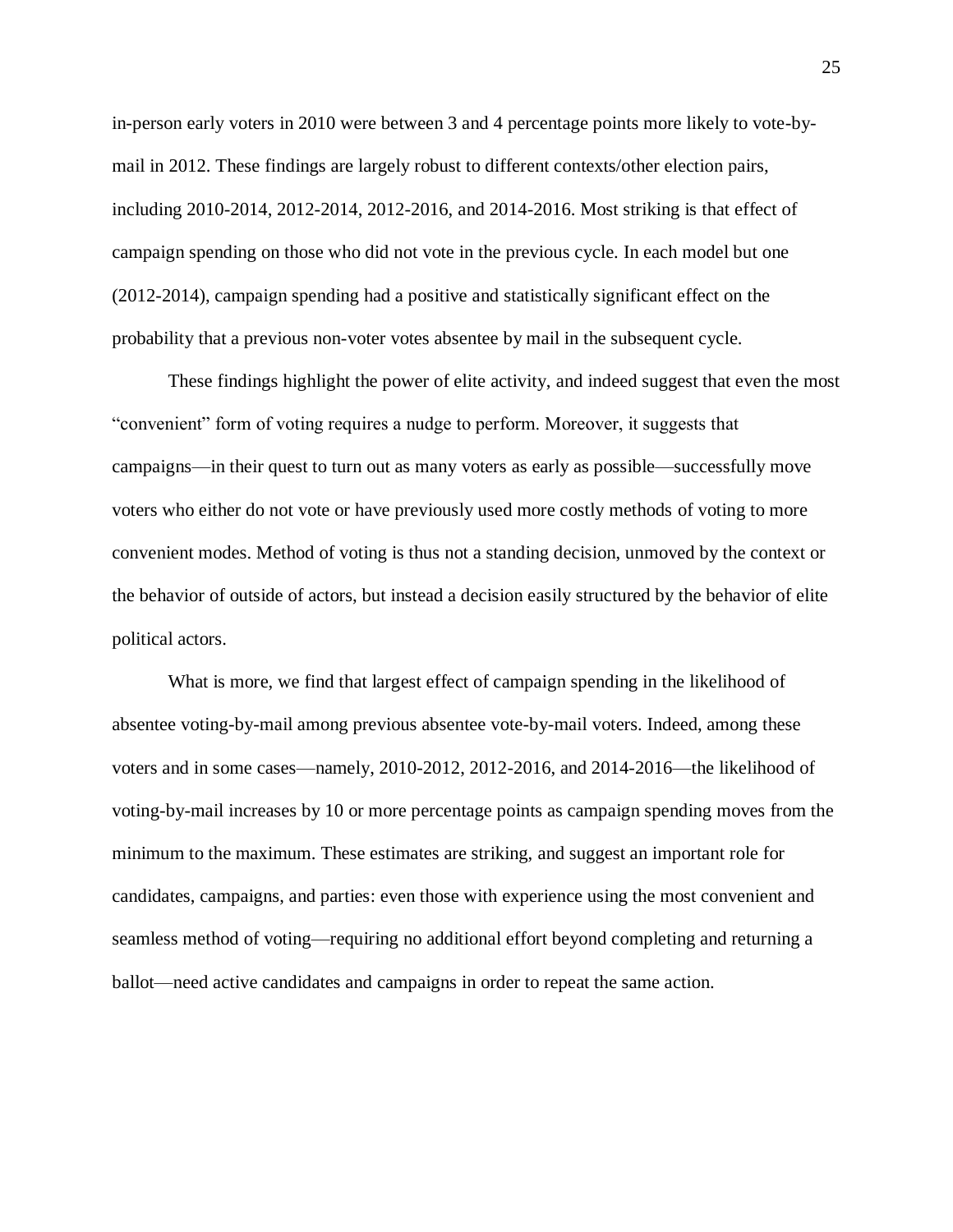![](_page_25_Figure_0.jpeg)

Figure 5. Spending and Habituation in "Like" Elections, FL-NC from 2010-2016

# **Conclusion and Discussion**

Efforts to increase voter turnout by adopting convenient and less costly methods for casting a ballot have met with mixed if not disappointing results. We have sought to identify why this might be true by asking whether the method with which a voter chooses to cast their ballot, before or on Election Day, by mail or in-person, including non-voting, is habitual and resistant to change. We find little evidence to support the habituation hypothesis. Voters' method of voting changes across elections and over relatively short time spans. We explain the variability in how and when voters cast their ballots as a function of campaign spending by Congressional candidates to mobilize their base. We find supporting evidence, albeit modest and somewhat mixed across contexts for this explanation.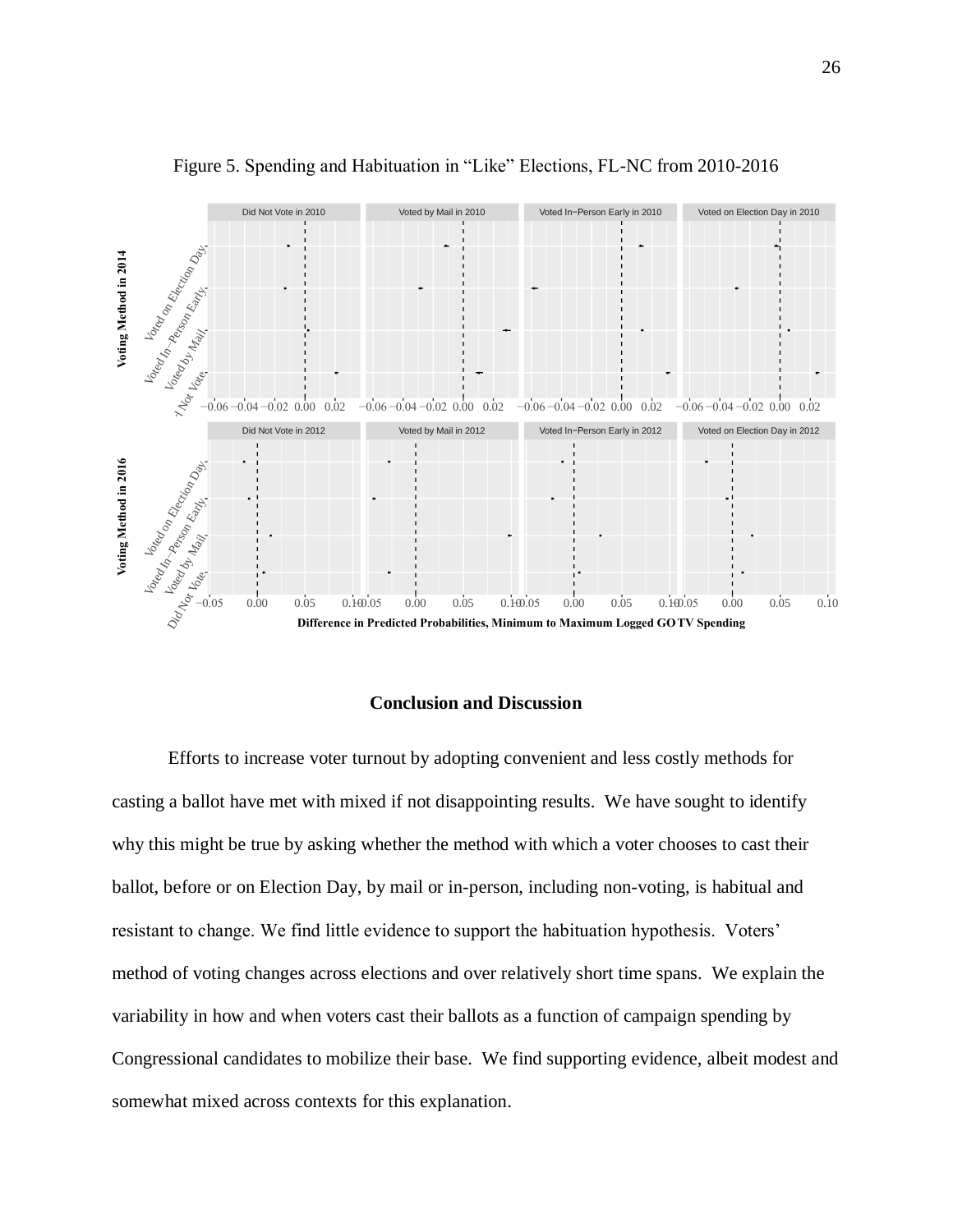For example, though we find that campaign spending increases the probability of votingby-mail across all forms of previous methods of voting, we find do find that these effects are only restricted to behavior in midterm elections, as hypothesized. Spending by congressional campaigns, however, does have a large and positive effect on absentee voting-by-mail. As campaign spending increases, Election Day voters and in-person early voters in 2010 were significantly more likely to vote-by-mail in 2012. These findings are largely robust to different to other election pairs. Most striking is that effect of campaign spending on those who did not vote in the previous cycle. In each model but one (2012-2014), campaign spending had a positive and statistically significant effect on the probability that a previous non-voter votes absentee by mail in the subsequent cycle.

It is not surprising that campaigns have their greatest impact on shaping voter turnout through absentee voting-by-mail. This method of voting is the oldest and most widely practiced mode of convenience voting. First adopted for the Civil War election of 1864 (Beaton 1915; Previts 2009), some form of absentee voting by mail has been available in all 50 states since 1945. At present, 28 states have no-excuse absentee voting by mail. Moreover, absentee voting by mail affords candidates and their parties an efficient and effective means of enhancing voter participation. As Patterson and Caldeira (1987) report, California's adoption of no-excuse absentee voting by mail in 1974 was immediately capitalized upon by Republicans.

Yet, one can also imagine other ways of measuring the campaign. Our use of campaign spending as a measure of "campaign exposure" allows us to decipher "how much" effort the candidates and campaigns may have spent on mobilization in the weeks prior to the election. Our measure does not, however, take into account the differential nature of mobilization activities reflected too in the level of election salience—across election cycles. Our use of only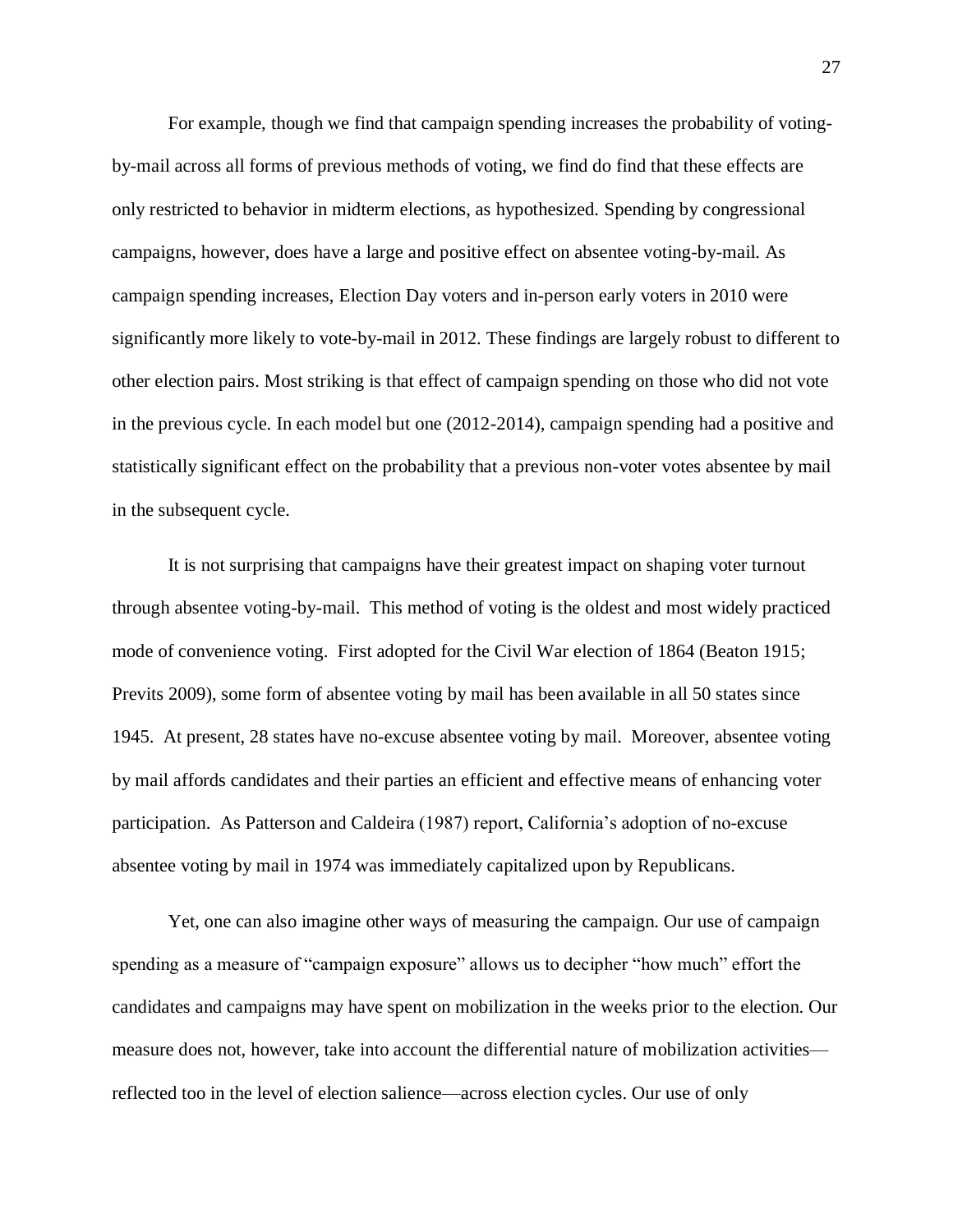congressional spending—necessitated by our inability to place presidential and party spending into particular districts or counties—means that campaign activity appears flat over the six-cycle time series because congressional candidates likely spend about the same regardless of whether it is a presidential year, or not. We know, however, that this is not the case: there is much more campaign spending in presidential cycles relative to midterm cycles. We intend to re-run the above analyses using data on campaign advertising. These data will allow us to create measures of campaign activity that include congressional, presidential, party, and PAC behavior, and will allow us to create measures that reflect the different levels of activity over time. We note, however, that using campaign ads may reflect less of the "ground game" and more of the information environment associated with each election. It will allow us to argue whether the information environment, and the saliency of a given context, is what can explain the variability in individual-level decisions over the mode of voting over time.

Finally, we note again that our paper is unique in its approach to the data and analyses. First and foremost, our use of statewide voter files allows us to examine the behavior of the entire electorate. More importantly, our use of "election snapshot" files allows us to examine the behavior of the entire voting universe at the time of the given election, meaning that we never lose one voter—except that registered in the few weeks between when L2 collected the data and the election—in our analyses. Our approach then is critical for a study of habituation, and gives us confidence that the findings we uncover reflect generalizable and real-world political behavior in Florida and North Carolina. More generally, we think scholars of voting behavior should adopt our approach, as it is the only way to generate a panel of the same voters over multiple cycles and examine the behavior of each.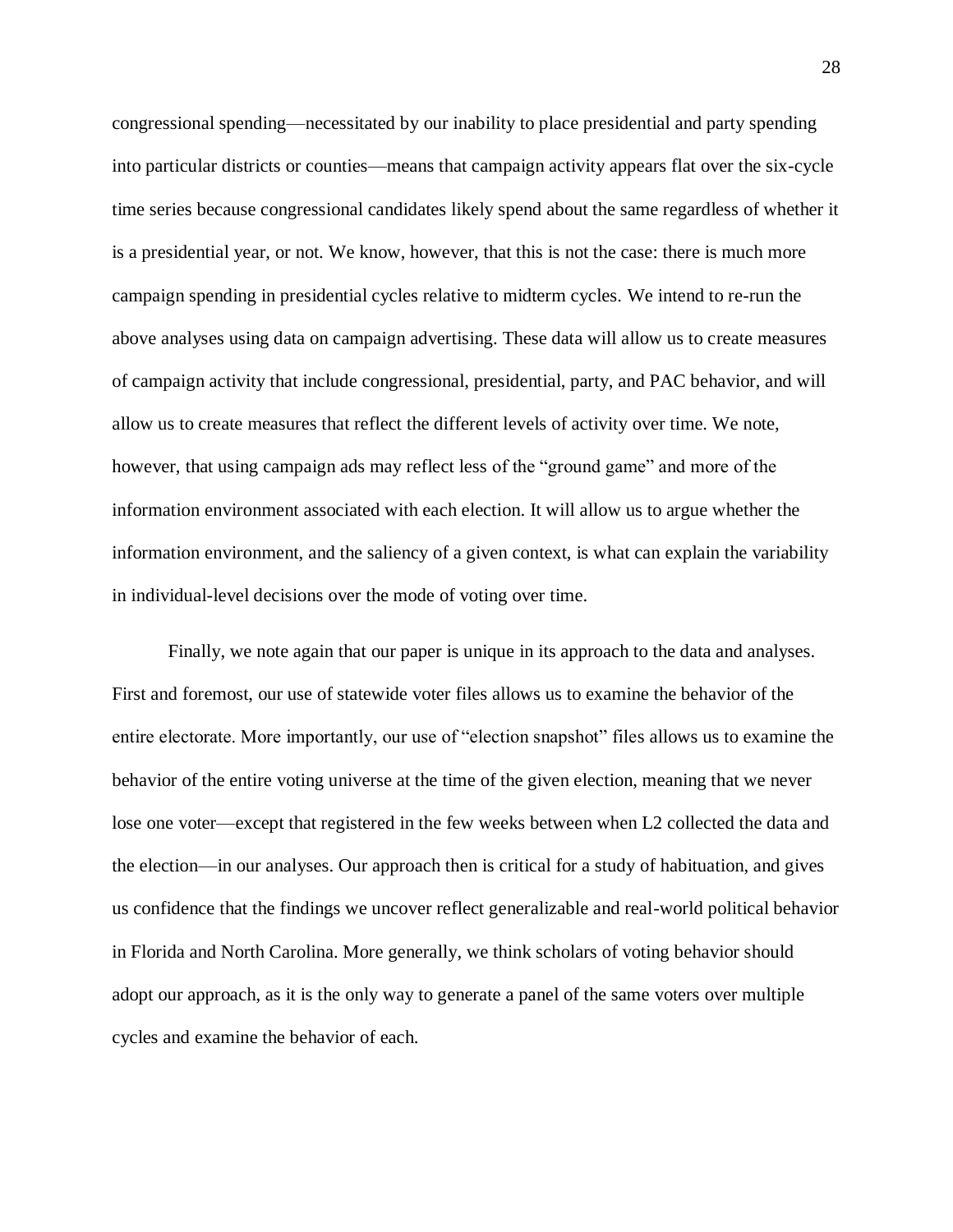## Bibliography

Arceneaux, Kevin, Thad Kousser, and Megan Mullin. 2012. "Get Out the Vote-by-Mail? A Randomized Field Experiment Testing the Effect of Mobilization in Traditional and Vote-by-Mail Precincts." Political Research Quarterly 65 (4): 882-894.

Barreto, Matt, Mara Cohen-Marks and Nathan Woods. 2009 "Are all precincts created equal?" Political Research Quarterly, 62:445-458

Beaton, Josiah. *Voting in the Field: A Forgotten Chapter of the Civil War.* Boston: Plimpton Press, 1915

Berinsky, Adam J., Nancy Burns, and Michael W. Traugott. 2001. "Who Votes by Mail? A Dynamic Model of the Individual-Level Consequences of Voting-by-Mail Systems." Public Opinion Quarterly 65 (): 178-197

Berinsky, Adam J. 2005. "The Perverse Consequences of Electoral Reform in the United States." American Politics Research 33 (4): 471-491.

Berent, Matthew K., Jon A. Krosnick and Aruther Lupia. 2016. "Measuring voter registration and turnout in surveys: Do official government records yield more accurate assessments?" Public Opinion Quarterly. 80:597-621.

Brody, Richard A., and Paul M. Sniderman. 1977. "From Life Space to Polling Place: The Relevance of Personal Concerns for Voting Behavior." British Journal of Political Science 7 (3): 337-360.

Burden, Barry C., David T. Canon, Kenneth R. Mayer, and Donald P. Moynihan. 2014. "Election Law, Mobilization, and Turnout: The Unanticipated Consequences of Election Reform." American Journal of Political Science 58 (1): 95-109.

Coppock, Alexander and Donald P. Green. 2016. "Is Voting Habit Forming? New Evidence from Experiments and Regression Discontinuities." American Journal of Political Science 60 (4): 1044-1062.

Elul, Gabrielle, Sean Feeder and Jacob Grumbach. 2018. "The effect of mandatory mail ballot elections in California." Election Law Journal 16 (4):397:-415.

Franklin, Mark N. 2004. Voter Turnout and the Dynamics of Electoral Competition in Established Democracies Since 1945. New York: Cambridge University Press.

Gerber, Alan S., Gregory A. Huber, and Seth J. Hill. 2013. "Identifying the Effect of All-Mail Elections on Turnout: Staggered Reform in the Evergreen State." Political Science Research and Methods 1 (1): 91-116.

Giammo, Joseph D., and Brian J. Brox. 2010. "Reducing the Costs of Participation: Are States Getting a Return on Early Voting? Political Research Quarterly 63 (2): 295-303.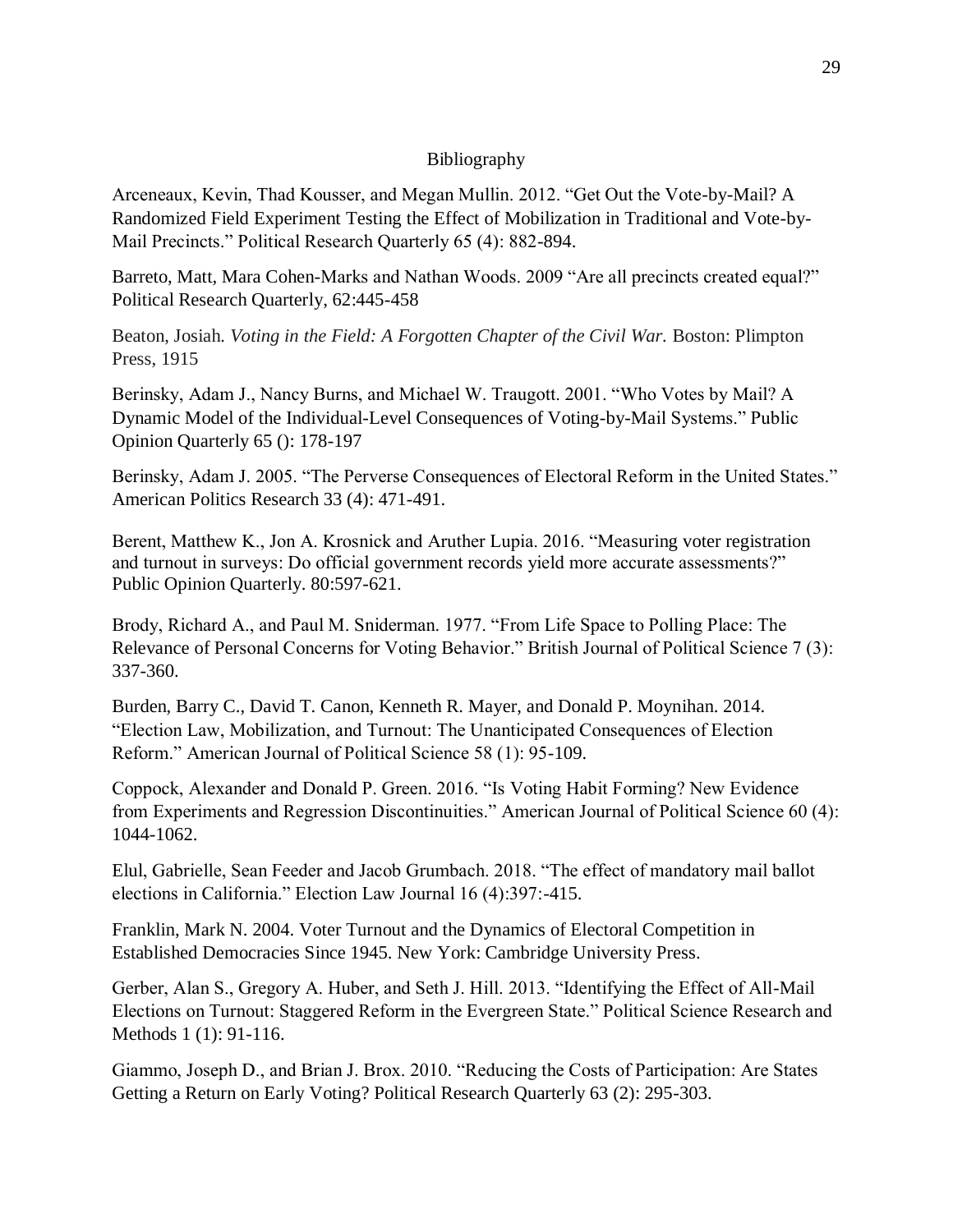Gimpel, James G., and Jason E. Schuknecht. 2003. "Political Participation and the Accessibility of the Ballot Box." Political Geography 22: 471-488.

Geol, Sharad, Marc Meredith, Michael Morse, David Rothschild and Mhoushmand Shirani-Mehr, 2017. "One Person, One Vote: Estimating the Prevalence of Double Voting in U.S. Presidential Elections," Presented at the 2017 Midwest Political Science Association Conference.

Green, Donald P., and Ron Shachar. 2000. "Habit Formation and Political Behaviour: Evidence of Consuetude in Voter Turnout." British Journal of Political Science 30 (4): 561-573.

Gronke, Paul, and Peter Miller. 2012. "Voting by Mail and Turnout in Oregon: Revisiting Southwell and Burchett." American Politics Research 40 (6): 976-997

Gronke, Paul, Eva Galanes-Rosenbaum, and Peter A. Miller. 2007. "Early Voting and Turnout." PS: Political Science & Politics 40 (4): 639-645.

Hanmer, Michael J., and Michael W. Traugott. 2004. "The Impact of Voting by Mail on Voter Behavior." American Politics Research 32 (4): 375-405.

Karp, Jeffrey A., and Susan A. Banducci. 2000. "Going Postal: How All-Mail Elections Influence Turnout." Political Behavior 22 (3): 223-239.

Karp, Jeffrey A., and Susan A. Banducci. 2001. "Absentee Voting, Mobilization, and Participation." American Politics Research 29 (2): 183-195.

Kousser, Thad, and Megan Mullin. 2007. "Does Voting by Mail Increase Participation? Using Matching to Analyze a Natural Experiment." Political Analysis 15 (4): 428-445.

Larocca, Roger, and John S. Klemanski. 2011. "U.S. State Election Reform and Turnout in Presidential Elections." State Politics & Policy Quarterly 11 (1): 76-101.

Leighley, Jan E., and Jonathan Nagler. 2014. Who Votes Now? Demographics, Issues, Inequality, and Turnout in the United States. Princeton: Princeton University Press.

Leighley, Jan E. 1995 "Attitudes, Opportunities, and Incentives: A Field Essay." Political Research Quarterly: 48:181-209

Magelby, David. 2011. "A Change Election." In *The Change Election: Money, Mobilization and Persuasion in the 2008 Federal Elections,* David Magleby ed. Temple University Press. Pp. 1-27

Menger, Andrew and Robert Stein. 2015. "The evolving modes of voting: How voters choose when and where to vote,", Chicago, Ill. April 2015.

Neeley, Grant W., and Lilliard E. Richardson, Jr. 2001. "Who is Early Voting? An Individual Level Examination." The Social Science Journal 38 (): 381-392.

Nordlinger, Gary. 2003. "Early Voting: How its changing campaign strategies, timing and costs." Campaigns & Elections. June:27-29.